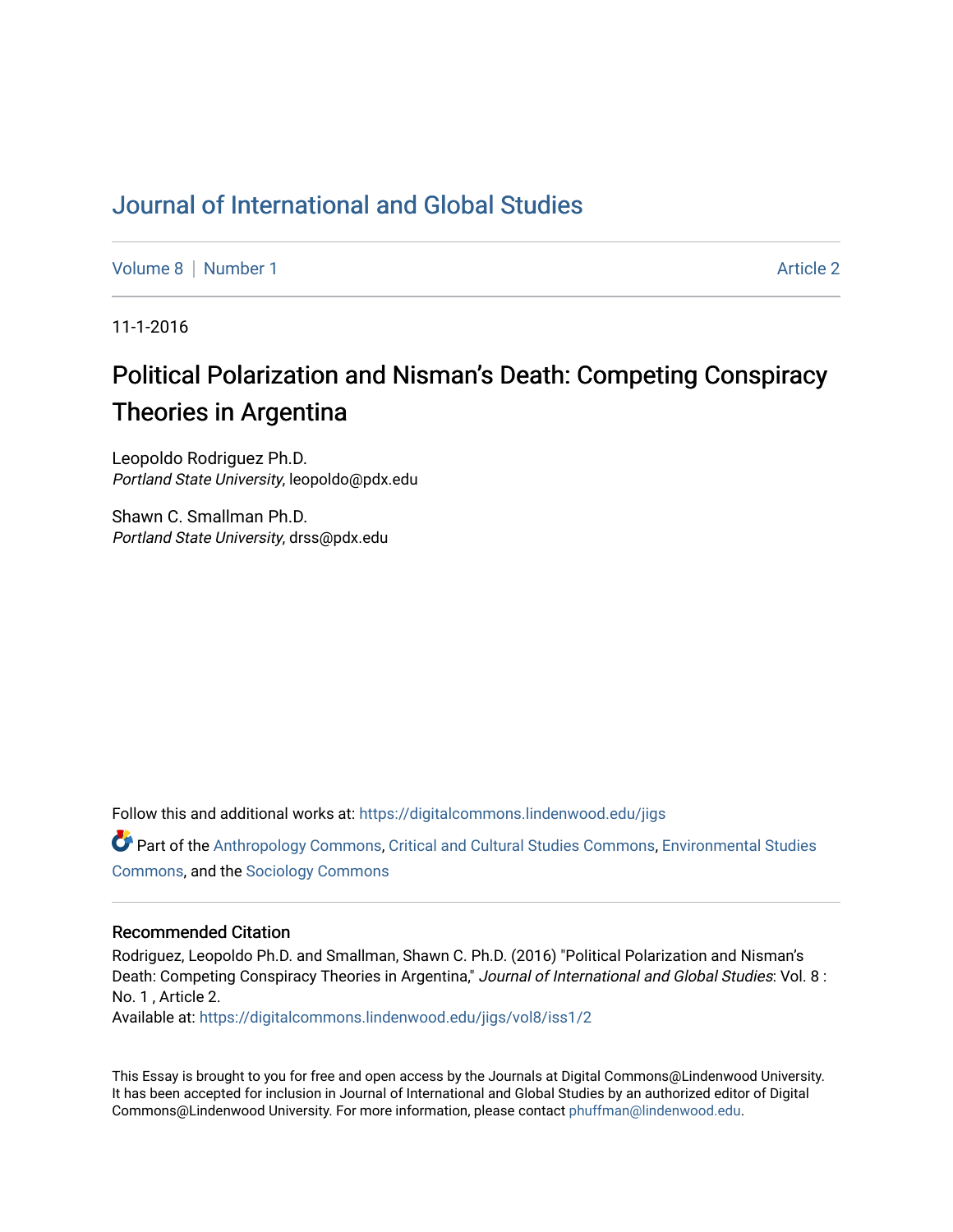Political Polarization and Nisman's Death: Competing Conspiracy Theories in Argentina

Leopoldo Rodriguez PhD Department of International and Global Studies Portland State University leopoldo@pdx.edu

Shawn Smallman PhD Department of International and Global Studies Portland State University http://drss@pdx.edu

#### **Abstract**

The death of Alberto Nisman, the chief investigator of the 1994 AMIA bombing in Argentina, unleashed conspiracy theories and significant political turmoil upon President Cristina Fernández. We study the case and trace two of these theories, asking what they tell us about the Argentine political system and what can be inferred with respect to other countries in Latin America. We confirm that nations with high levels of political polarization are fertile ground for the emergence of conspiracy theories and that domestic and international media play an important role in both giving credence to and spreading such theories.

*Keywords:* Argentina, conspiracy theories, Nisman, political polarization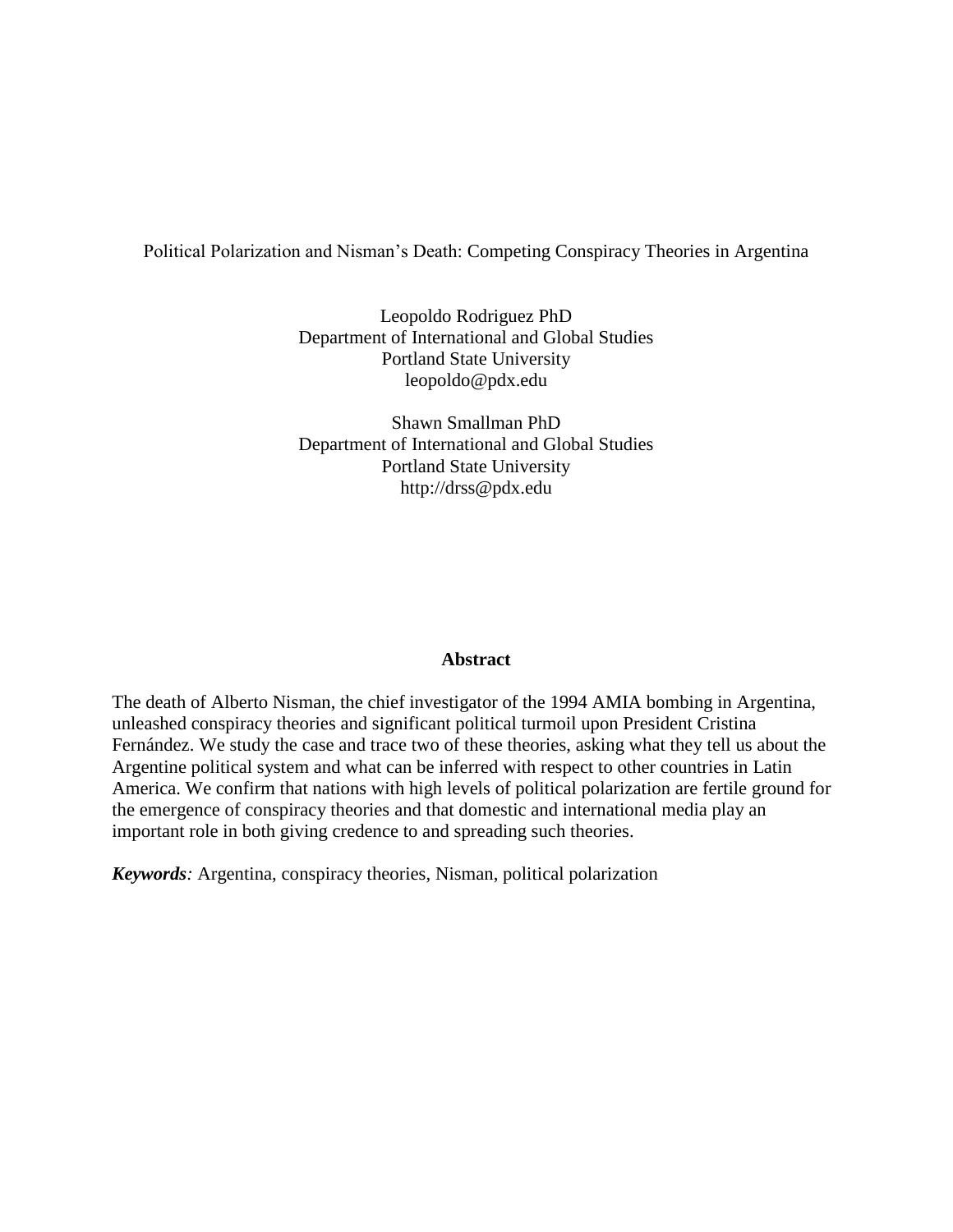On January 18, 2015, Natalio Alberto Nisman was found dead in an apartment in Puerto Madero, Argentina. He had been shot once in the right temple, and a .22 caliber handgun was found with the body. Nisman had been the lead prosecutor of the bombing of a Jewish community center (AMIA) on July 18, 1994, which killed 85 people. His body was found just hours before he was scheduled to report to Congress regarding his allegations that President Cristina Fernández de Kirchner and Foreign Minister Héctor Timerman had conspired to impede an investigation against Iranian agents involved in the bombing, allegedly in exchange for certain trade concessions. The timing of Nisman's death led to widespread conspiracy theories, as the family, media outlets, and sectors of the Argentine judiciary, all implied that the government might have been involved in his assassination, which, the theories claimed, had been disguised as a suicide. In response, the Argentine government—including President Cristina Fernández de Kirchner— proposed conspiracy theories that focused on rogue elements within the intelligence services and the interests of foreign actors. These and other conspiracy narratives included Iran, Hezbollah, Israel, Zionists, and New York financiers.

The purpose of this paper is not to resolve these conflicting accounts or to find the true history of events in the Nisman case. Rather, this paper will examine these competing narratives to understand why they flourished, how they reflected Argentine society, and where they fit within the broader context of the Americas. Conspiracy theories in which a president is accused of murder are not unique to Argentina. We can see similar cases, for example, with the Vince Foster case in 1993 in the United States, when the Deputy White House Counsel committed suicide. After his death, many conspiracy theorists alleged that President Clinton was responsible for his murder. In 2009, in Guatemala, Rodrigo Rosenburg Marzano allegedly hired hitmen to kill him, after he first created a video that blamed the president for his murder. Both cases created multiple and enduring conspiracy theories. This paper will explore the different conspiracy theories in the Nisman case, based on newspaper articles, documentary films, and books, as well as a small number of interviews.<sup>1</sup> We will then place this discussion into the broader context of Argentine political history and current Latin American trends. Throughout the region, the legacy of illegitimate military governments, political polarization, and economic crises have created an environment favorable to conspiracy theories, because of the breakdown of popular trust in government.

#### **Conspiracy Theories**

At the most basic level, the core factor that all conspiracy theories share is the belief that people in power are controlling events in secrecy to achieve an evil end (Sunstein & Vermeule, 1994, p. 205; Swami, 2012, p. 280). In every account of a conspiracy theory, there are two narratives: a public version that is meant to be believed by the population and a secret version to which only those involved are privy—*i.e*., the version that the conspiracy theorists have deduced (Kelman, 2012, pp. 4-5). Still, these characteristics alone are not enough to qualify a belief as a conspiracy theory. True conspiracies do exist, from President Nixon's authorization of the Watergate burglary to Nazi Germany's manufacture of the Gleiwitz incident to begin World War Two. What distinguishes conspiracy theories from actual conspiracies is that they are true "theories," in that they not only detail particular facts related to a single event but also form part of a comprehensive explanatory framework that accounts for many aspects of society and politics. These explanations typically entail collaborations amongst unlikely allies, the alleged plotters' extreme competence at shaping events while maintaining secrecy, and the belief that society is fundamentally threatened by the plotters' immoral agenda. In the end, whether a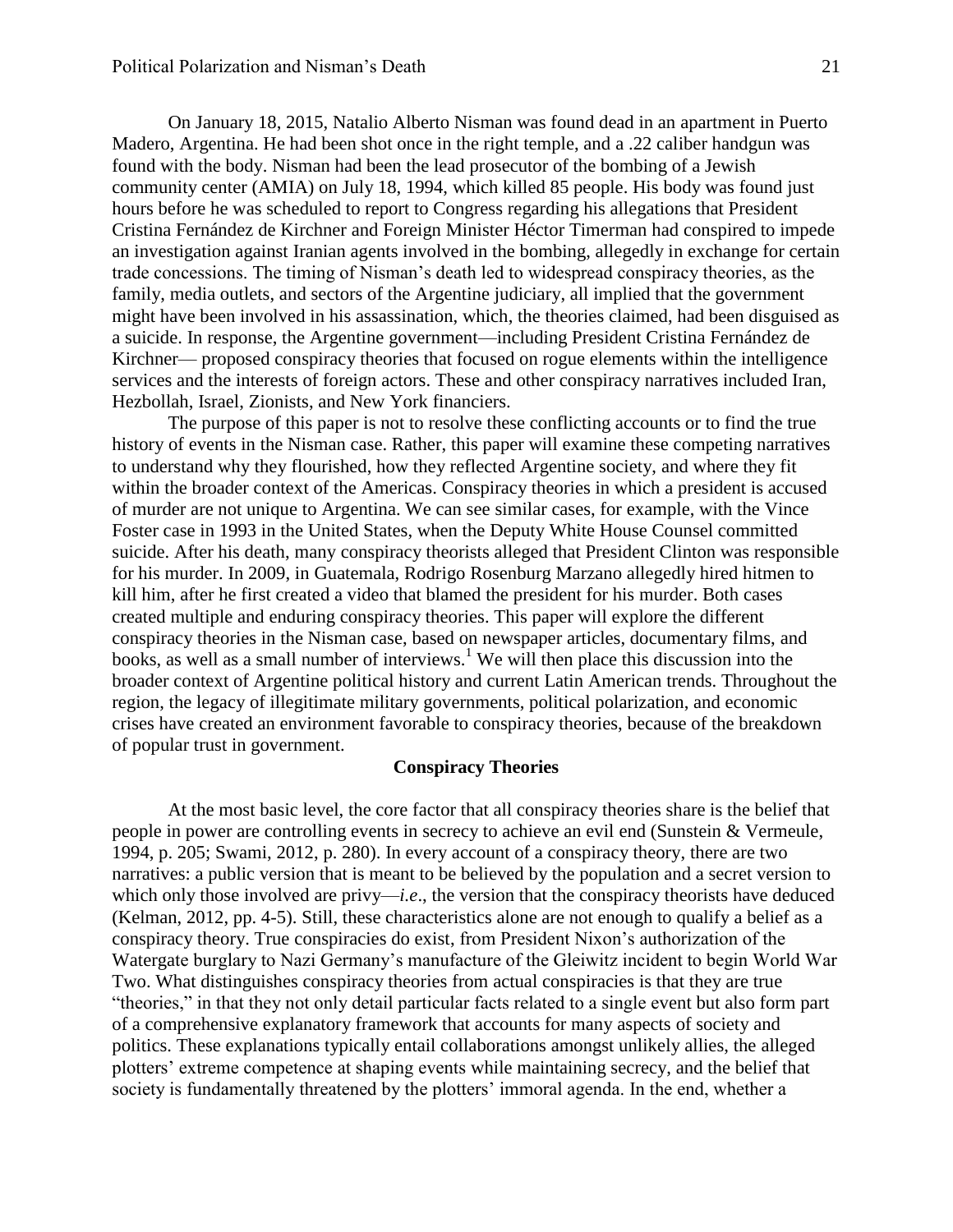narrative qualifies as a conspiracy theory is always a matter of judgement, given that true conspiracies do take place. Conspiracy theories fundamentally beg the question, "Whom do you trust?" and furthermore imply, "How do you know that you can trust them?"

As Steve Clarke (2002, p. 131) and David Kelman (2012, p. 3) have suggested, academics typically take a "dismissive attitude" towards conspiracy theories. Jeffrey Bale states: "Very few notions generate as much intellectual resistance, hostility, and derision within academic circles as a belief in the historical importance or efficacy of political conspiracies" (Bale, 1995, no page numbering). As a result, the entire field has long been understudied (Swami & Coles, 2010, p. 560). Indeed, social science theory courses generally exclude any discussion of conspiracy theories, even though such theories are far more widespread in popular culture than other theories that do receive extensive coverage. There are multiple reasons why academics dislike conspiracy theories. First, these theories downplay the role of experts and institutions, such as professors and universities. They also often circulate in alternative media that lack any gatekeeper, such as blogs, YouTube videos, or political speeches. Most importantly, true conspiracy theories entail a theoretical approach to understanding the world that may challenge conventional epistemologies. Sunstein and Vermeule emphasize that "those who accept [conspiracy theories] must also accept a kind of spreading distrust of all knowledge-producing institutions, in a way that makes it difficult to believe anything at all" (Sunstein & Vermeule, 2009, p. 209). Academics often also perceive conspiracy theories as being impervious to reason, or based on weak and problematic evidence (Sunstein & Vermeule, 210).

Academics are also aware of the political violence and discrimination that conspiracy theories have sometimes engendered. In the United States, conspiracy theories have been associated with moral panics or outbreaks of public hysteria (often because a minority allegedly has violated a social norm), such as in the cases of the Salem Witch trials of the  $17<sup>th</sup>$  century and the McCarthyism hearings of the 1950s (Goldberg, 2008, pp. 3-4). Nativists have also used conspiracy theory narratives throughout US history to isolate and attack Catholics, Jews, and immigrants (Goldberg, 2008, pp. 8, 15). In Europe, conspiracy theories provoked violence against Jews, from the catastrophic violence in France, Belgium, and Germany after people blamed a Jewish conspiracy for the Black Death in 1348-50 (Foa, 2000, p. 14; Gottfried, 1983, pp. 73-74) to the anti-Jewish violence that followed the publication of the "Protocols of Zion," which the Czarist secret police likely manufactured around 1902-03. Conspiracy theories continue to circulate globally, often in association with acts of violence: ". . . [I]n a poll of seven predominantly Muslim countries, Gentzkow and Shapiro (2004) reported that almost four fifths of respondents did not believe the 9/11 attacks were carried out by Arabs, believing instead that it was the work of the US or Israeli governments. . ." (Swami & Coles, 2010, p. 560). Within the United States itself, there is a small but active "9/11 truther" conspiracy theory movement.

Conspiracy theories and extremist rhetoric often appear during periods of crisis and societal strain, such as a pandemic (Smallman, 2015). Part of the reason that these theories are influential during a crisis is that they simplify complex problems and structural issues: "Conspiracy theories . . . provide their believers with a prism with which to understand complex local and global events. They make intricate historical patterns comprehensible by oversimplification, and claim to identify the underlying or hidden source of human misery" (Webman, 2011, p. 9). This effect is exacerbated when a crisis is combined with political polarization.

As Sunstein and Vermeule have described, there is an extensive literature on group polarization, in which people tend to adopt extreme positions: "Group polarization has been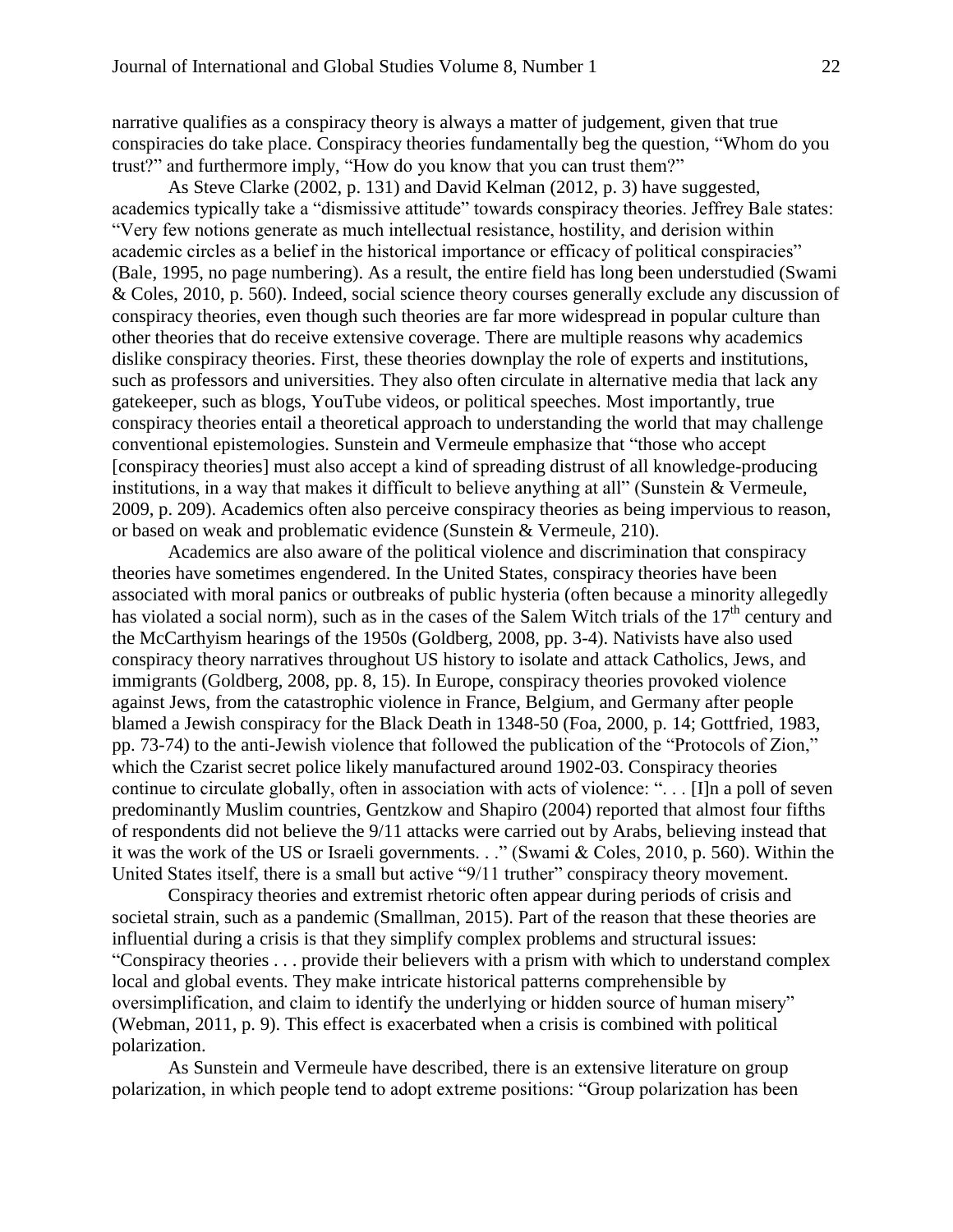found in hundreds of studies involving over a dozen countries. Belief in conspiracy theories is often fueled by group polarization" (2009, pp. 216-17). During periods of political and social polarization, different groups within society may adopt widely varying opinions on the validity of conspiracy theories: "Speaking with like-minded others, some people may come to find such a theory irresistible, [while] others may come to find it preposterous" (Sunstein & Vermeule, 2009, 217; see also McHoskey, 1995). Conspiracy theories also particularly attract people who do not believe that they have the ability to influence the political system, as Parsons and his colleagues found in their study of conspiracy theories amongst African-Americans in the US South (Parsons, et al., 1997, p. 215). While conspiracy theories have received little attention from foundational theorists in the social sciences (Swami & Coles, 2010), they can have political power, as the Nisman case demonstrates. In Argentina, a breakdown in public confidence in the government, combined with political polarization, created an environment in which conspiracy theories flourished.

### **Nisman's AMIA Investigation and Death<sup>2</sup>**

One of the reasons that the Nisman case is distinct is that it originates with a genuine conspiracy involving violence against a religious group—Argentine Jews—although the identity of the perpetrator remains unproved within the Argentine judicial system. On July 18th, 1994, a bomb leveled the headquarters of the Argentine-Israeli Mutual Association (AMIA), killing 85 people and injuring hundreds. The investigation that followed, which was mishandled and surrounded by allegations of corruption and cover up, resulted in the acquittal of all local suspects in 2004 and the removal of Judge Galeano from the investigation. Several Argentine officials, including former President Saúl Menem, were charged by judges with derailing of the investigation. Despite joining the investigation in 1997, Nisman was able to maneuver into the position of chief prosecutor in the case, displacing senior prosecutors and avoiding blame for the mishandled investigation.

In 2004, facing international opprobrium, President Néstor Kirchner declared the AMIA investigation a "national disgrace" and endowed the special unit investigating the bombing with a generous budget and abundant political support. Nisman's work led to the indictment of eight Iranian officials and one member of Lebanon's Hezbollah in October 2006. The case was built primarily on the testimony of Iranian defectors provided to foreign intelligence sources, and Judge Canicoba Corral requested the international arrest of those indicted in order to proceed with their cross examination. Iran refused to extradite the suspects, most of whom were high level officials of the state. The arrest warrants issued by Interpol remain in place to this day.

The AMIA case came to a standstill, with suspects identified but no way of moving forward. Argentine law requires the declaration of the accused before a judge in order to reach a verdict. Despite the lack of progress since the indictment, the AMIA special unit remained fully funded and in operation under Nisman's leadership. In fact, its budget continued to grow, going from Arg\$ 4 million in 2006 to Arg\$ 32 million in 2015 (Santoro, 2015, p. 62). However, a diversity of groups, some from the Argentine Jewish community, increasingly voiced dissatisfaction with the work of the AMIA special prosecutor unit. In 2013, Memoria Activa—a group of family members of the attack's victims—went as far as to demand the removal of Nisman as prosecutor.

In September 2012, Foreign Minister Héctor Timerman announced that negotiations would be started with Iran to explore ways of moving the case forward. On January 27, 2013, President Cristina Fernández de Kirchner announced that Timerman had negotiated a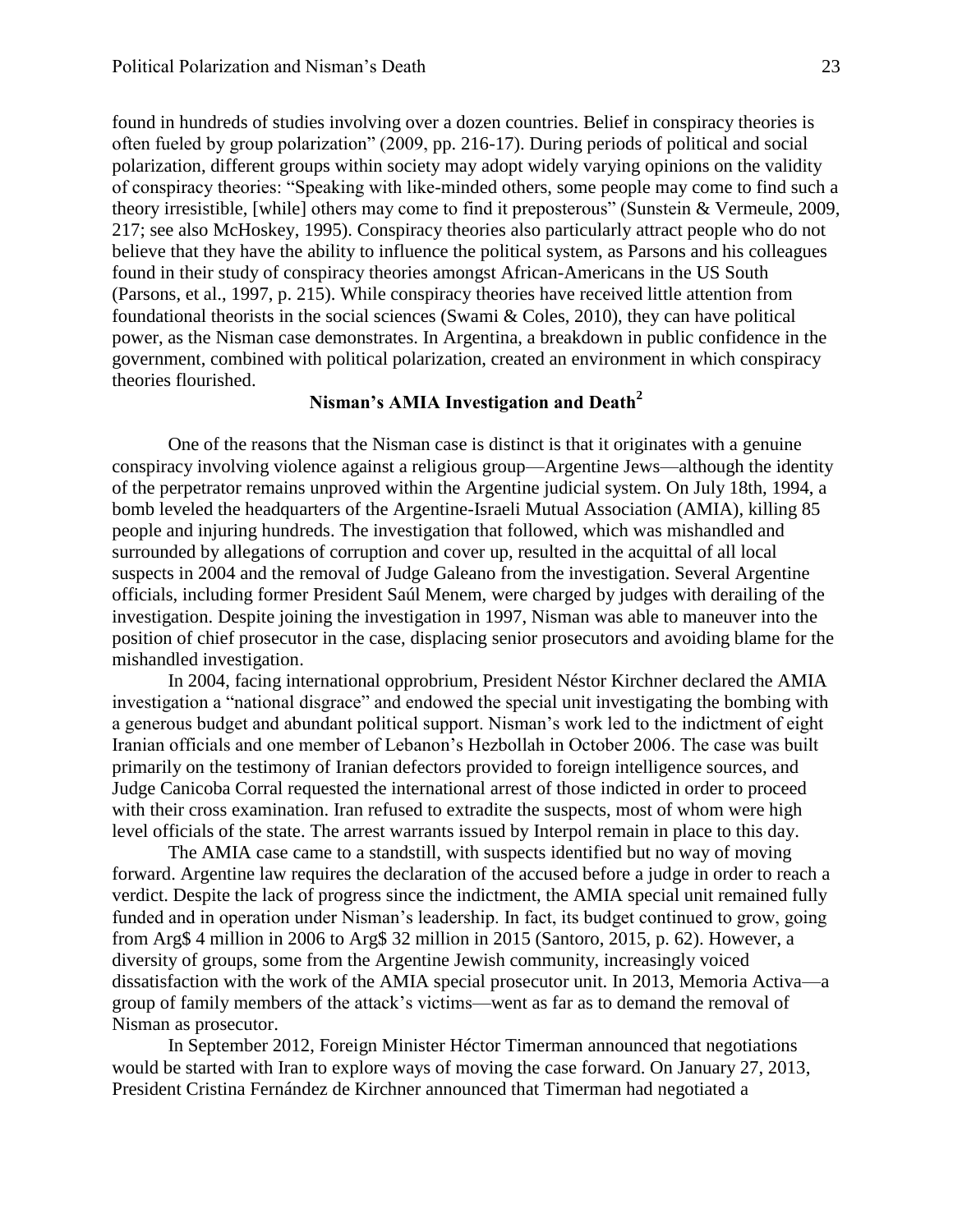Memorandum that would allow Argentine judges to interview the suspects in Iran. A Commission of International Jurists, none of whom could be nationals of the countries involved, would be convoked to set up the rules, examine the evidence, and interview the suspects with the participation of Argentine and Iranian judicial authorities. The commission would then issue a report with recommendations on how to proceed. $3$ 

The main achievement of the so-called Memorandum was to provide Argentine judicial authorities an opportunity to question the suspects and potentially arrive at a verdict. However, the Memorandum immediately became cause for controversy, as the leadership of both the AMIA and the Delegation of Israeli-Argentine Associations (DAIA) opposed its implementation. Memoria Activa supported it conditionally. The main concern among Argentine Jewish organizations was that Interpol arrest warrants would be lifted, something that Foreign Minister Timerman denied was a possibility. Opposition parties joined the chorus arguing that the division of powers between the Executive and the Judiciary were being violated. As a result, the Memorandum immediately got tangled up in court. Despite approval by the Argentine Congress, the courts declared it unconstitutional because it violated the division of powers. In any case, the Memorandum had reached the Iranian Parliament in March 2013, but the Iranian government demonstrated no interest in its implementation if the Interpol arrest warrants would not be lifted. The AMIA case had once again reached a standstill and made no progress throughout 2014.

In mid-January 2015, Nisman suddenly cut short a vacation in Europe with his oldest daughter and rushed back to Buenos Aires to submit a legal accusation against President Fernández, Foreign Minister Timerman, and five other Argentines. Nisman alleged that the Memorandum sought immunity from prosecution for the Iranian suspects with the ultimate objective to purchase Iranian oil in exchange for wheat. His evidence consisted of telephone conversations between Iranian operatives and Argentine supporters of the government, only one of whom—Andrés Larroque—was directly involved in affairs of state as an elected member of Congress.

The accusations worked like a bomb in the already tense Argentine political system, sending ripples of accusations and counter-accusations of cover up and conspiracy throughout the administration; the result was a media frenzy with Nisman at its center. Congresswoman Patricia Bullrich, a vocal opponent of President Fernández and member of the opposition party PRO, invited Nisman to give testimony of his accusation in Congress (Pastor, 2015, p. 60). He accepted as long as the testimony would be only in front of opposition legislators. When legislators from the ruling party found out, they demanded that his declaration be made open to all legislators and the media at large. Nisman's testimony was scheduled for Monday, January 19, and it promised to be a contested affair with a massive public demonstration in support of President Fernández.

Late on Sunday, January 18th, Nisman's dead body was found in a pool of blood in his luxurious apartment in Puerto Madero. Given the timing of the death, as well as the media attention and angry accusations that had taken place since his denouncement of the President, his death immediately became a political tool. The possibility that Nisman had been assassinated immediately took over the public's imagination, particularly for those people who opposed President Fernández. The assassination hypothesis was given credence by open speculation in the main media outlets of Argentina, which sparked similar coverage in many media outlets abroad.

The opposition quickly declared Nisman's death to be an assassination. As evidence of this claim, Patricia Bullrich (who had invited Nisman to testify in Congress) revealed that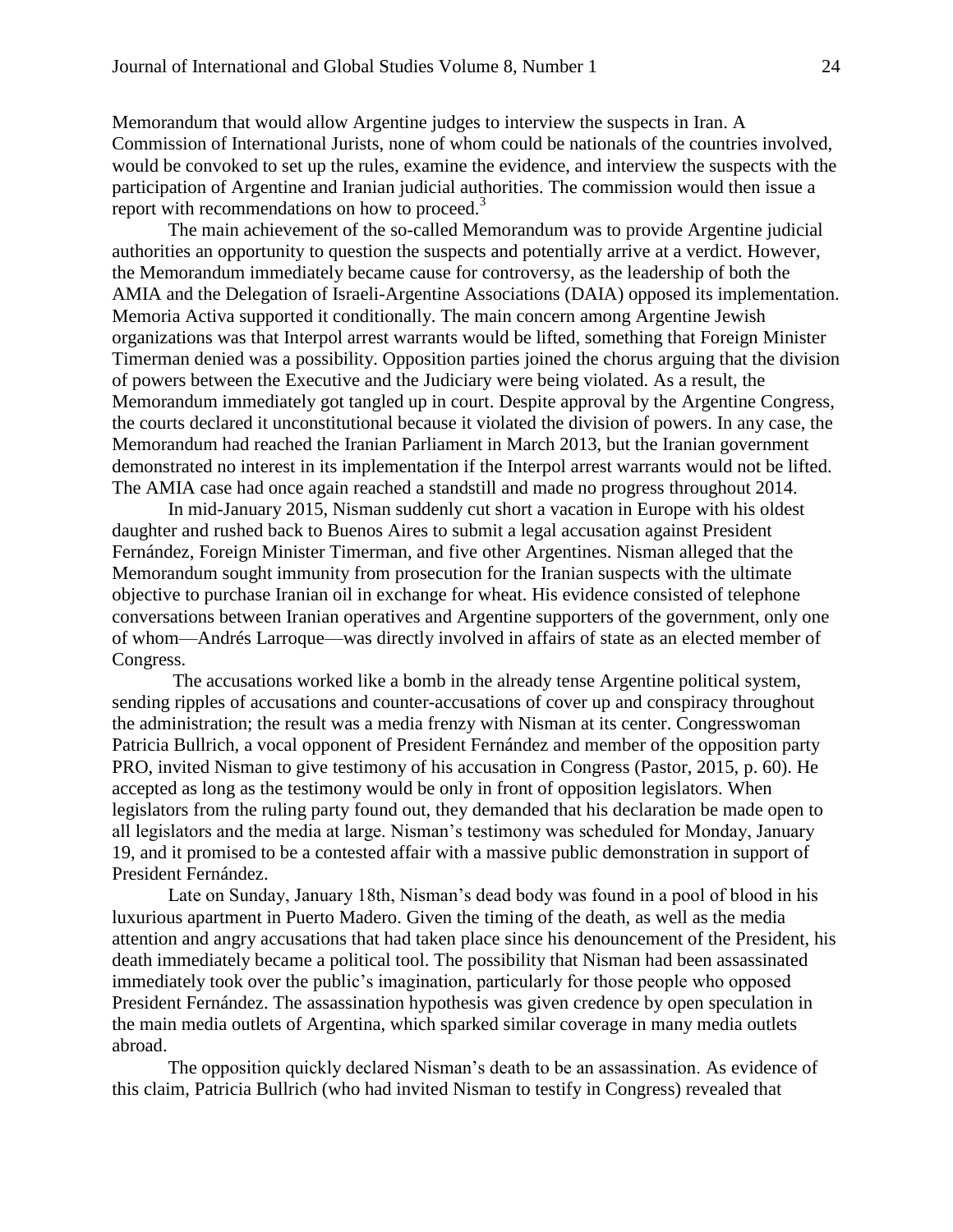Nisman had expressed fear for his life when they had met a few days earlier (Santoro, 2015, p. 217). The international media provided ample coverage of the story of journalist Damian Pachter, who broke the news of Nisman's death on Twitter and then fled to Israel because of alleged death threats. This case added credibility to the idea that Nisman was murdered for political reasons. Articles in *The Guardian* and *The New York Times* repeatedly made reference to Argentina's ties with Nazis during Perón's administration in the 1950s, reminding the readership that President Fernández belonged to the party created by Perón, thereby implying that anti-Semitism might be at play regarding the AMIA investigation and Nisman's death (see Goñi 2015a, Goñi 2015b, Goñi 2015c; Romero, 2015).

Argentine opposition media spread claims that the crime scene and the investigation at large had been mishandled from the start. The presence of Sergio Berni, Secretary of Security, at the crime scene was characterized as the meddling of the Executive Branch in the investigation. One of the people brought in from the street to witness the initial processing of the crime scene declared that the apartment was full of people and that the evidence had been tampered with. When this witness was asked by the Prosecutor's office to formally present her version of events at the crime scene, she retracted the statements she made in the media, but her retraction received little coverage.

On February 18, a month after Nisman's death, a massive demonstration took place in the Plaza de Mayo and other cities around the country. Organized by a group of prosecutors in a protracted confrontation with the Executive Branch over the reorganization of the Judicial System, and attended by the leadership of opposition parties and their presidential candidates, the march implied that the investigation was being manipulated by the government. The target of the mobilization was not Viviana Fein, the prosecutor of the case, but rather President Fernández. It was widely interpreted in Argentina as a political act against the President and an insinuation that the government may have had a hand in Nisman's death.

As the investigation made progress, details about the case became public. Nisman's body was found inside the bathroom, with his head blocking the door. Forensic experts established that the blood splatter pattern and angle of entry of the bullet were compatible with suicide. The .22 caliber gun that made the shot was found under Nisman's body. Diego Lagomarsino, an employee and confidant, claimed that it was the gun Nisman had borrowed from him the day before his death. Video surveillance of Nisman's apartment showed no suspicious activity, but at least one surveillance camera was not working the weekend of his death. The investigation pointed in the direction of suicide, but a homicide was not ruled out.

Despite the forensic evidence presented by members of the special prosecutor's investigative team, Judge Sandra Arroyo Salgado, Nisman's former wife, claimed that her exhusband would not have committed suicide and was convinced he was murdered. She added to the investigation forensic experts of her own, as an affected party, and they arrived at different conclusions from those of the official experts. They proposed a murder scenario that they claimed could explain the blood splatter found in the bathroom. Their strongest argument came from the lack of traces of gunpowder on Nisman's hands. In her efforts to direct the investigation towards an assassination, Arroyo Salgado also revealed that Nisman had a Merrill Lynch account and other properties abroad and that Diego Lagomarsino (who had allegedly lent him the gun that caused his death) had access to the funds in these accounts. Lagomarsino was temporarily placed under arrest for possession of a handgun without a permit, specifically the one he had lent to Nisman. Because the evidence thus far pointed to a suicide, however, Lagomarsino did not become a suspect in the case. He had served Nisman as cyber-security and encryption expert, but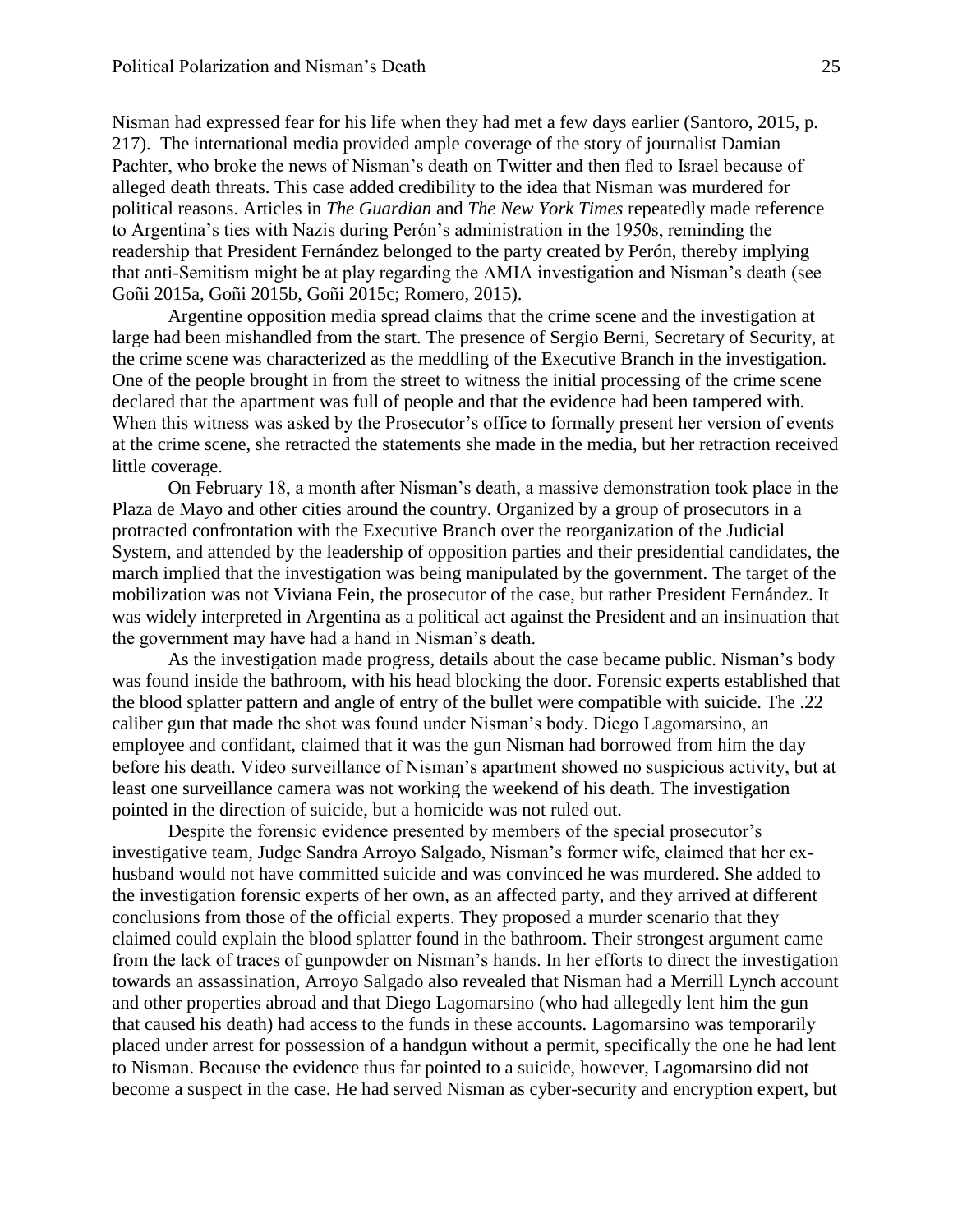despite one of the highest salaries in the AMIA special prosecutor's unit, he was practically unknown in the office. Lagomarsino claimed that Nisman demanded that Lagomarsino personally pay Nisman half of Lagomarsino's salary at the end of every month as a kickback to continue Lagomarsino's employment.

Nisman's Merrill Lynch account, opened in 2010, revealed a previously unknown side of Nisman, who relished a high expenditure lifestyle sharply in contrast with the monthly income of a prosecutor. The account was in the name of Nisman's mother, his sister, and of Diego Lagomarsino, but Nisman enjoyed vast powers of attorney. The account held over \$600,000, with a diverse source of deposits. One deposit for \$150,000 was made by Damián Stefanini, a financier who vanished without trace in October 2014 and whose disappearance is being investigated by Judge Arroyo Salgado, who is Nisman's ex-wife.<sup>4</sup> Claudio Picón, a businessman with ties to US firms providing services to security agencies, and owner of the Audi Q3 used by Nisman at the time of his death, had deposited US\$75,000 into the Merrill Lynch account and issued a check for US\$200,000 made out to Nisman from a Bank of America account in Miami (Kollmann, 2015). Nisman had failed to declare these funds and a number of other real estate properties as required by anticorruption laws. The real estate properties were also in his mother's name, but he enjoyed full power of attorney over them.

The source and full extent of Nisman's wealth remains unclear. Although an investigation into money laundering has been opened, ties between these funds and foreign intelligence agencies may prevent collaboration from foreign governments.<sup>5</sup> Jorge Elbaum (2015), former director of Delegación de Asociaciones Israelitas Argentinas (DAIA), suggested that another potential source of funds was Paul Singer, who is the head of NML Capital, an offshore hedge fund specializing in defaulted sovereign debt. Singer, a staunch supporter of Israel, who openly opposed to lifting UN sanctions on Iran, allegedly offered Nisman support to oppose the Memorandum.<sup>6</sup> He also had a significant stake in undermining the Fernández Administration because he claimed over US\$830 million in defaulted sovereign debt.<sup>7</sup> Singer is a major donor to the Foundation for the Defense of Democracies, which published numerous reports condemning the Fernández Administration and in February 2015, established a website and a "prize of courage" in Nisman's name.

Nisman's accusations against President Fernández and Foreign Minister Timerman initially floundered in the courts. On February 15, 2015, however, prosecutor Gerardo Pollicita indicted Fernández and Timerman on the basis of Nisman's accusation. The very next day, Judge Daniel Rafecas dismissed the indictment for lack of evidence. On March 4, Pollicita appealed Rafecas' dismissal. The case moved up the Argentine Judicial System and was decisively dismissed towards the end of 2015 for lack of evidence. However, the arrival of Mauricio Macri to the presidency in December brought profound changes to the political climate in the courts. Later that month, prosecutors accused former President Fernández and former Foreign Minister Timerman of treason over the Memorandum. In January, Judge Fabiana Palmaghini removed Prosecutor Viviana Fein from the investigation of Nisman's death, and by April, the case had been moved to federal court for investigation as the potential murder of a federal prosecutor. Both the investigation of Nisman's accusations over the Memorandum and Nisman's death itself are embedded within politically charged conspiracy theories. We turn to these in the following section.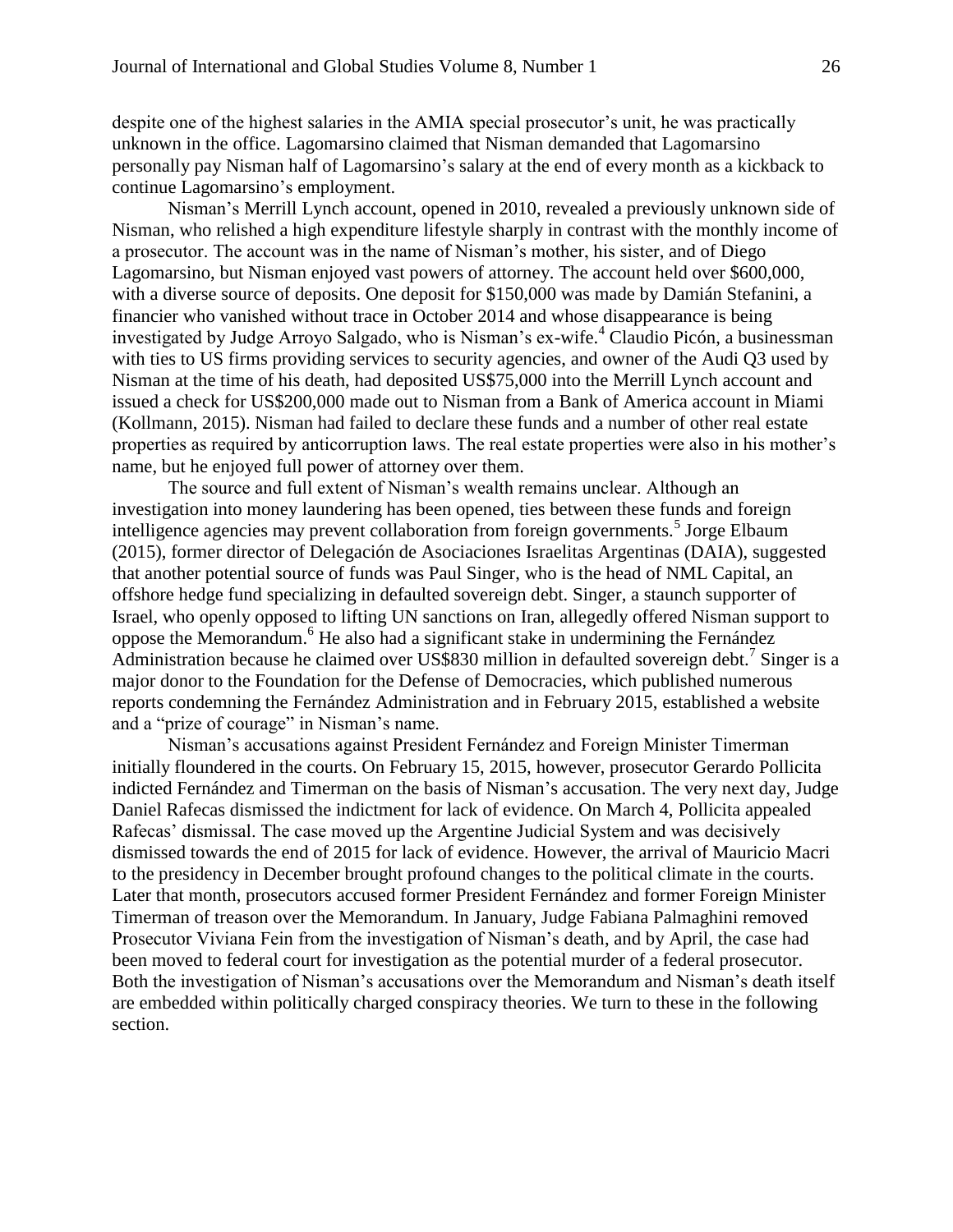#### **Competing Conspiracy Theories**

Given the tense political climate prevalent in Argentina, and the high stakes of the approaching presidential election later that year, Nisman's death immediately unleashed wild speculations regarding conspiracies. Two conspiracy theories stand out for galvanizing public sentiment in a manner that reflected the political polarization prevalent in the country. Fanned by the large media conglomerates and leaders of the opposition parties—and seemingly credible given the timing of Nisman's death—the first conspiracy theory claimed that the government was involved, directly or indirectly, in the assassination of Nisman. An alternative conspiracy theory surfaced more slowly, as information about Nisman's death and details about his finances and political entanglements emerged. It claimed that Nisman was set up by disgruntled intelligence officers, possibly under foreign influence, to make the accusation against the President and Foreign Minister. Confronted with the political storm he unleashed yet unable to summon support from his key intelligence informant, Nisman committed suicide. Four of the six people Leopoldo Rodríguez interviewed believed that Nisman was murdered to cover up evidence implicating President Fernández. Only two believed that he committed suicide. Both theories had numerous adherents and detractors, and both merit further examination.

Given the environment of political polarization that prevailed in early 2015, it comes as no surprise that a large number of people, and primarily those who held unfavorable opinions of the government, believed that Nisman had been assassinated, probably with the complicity of the highest levels of the state. The large media conglomerates, which for years had been openly antagonistic to the President, wasted no time in giving these narratives credence. One of our informants stated: "Journalists openly gave their opinion. No one dared to say it was a suicide, [and] many thought it was an assassination" (Anonymous 1, 2015). Accounts of the allegedly disorderly performance of the security services upon arrival at the crime of the scene were interpreted as evidence of a cover up. The same informant told Leopoldo Rodríguez, "[Nisman] was murdered. Evidence was covered up, manipulated" (Anonymous 1, 2015). More likely causes for a less-than-perfect investigation, such as incompetence, poor training or lack of experience on the part of officials (given that it was Prosecutor Fein's first murder case), were not given due consideration. The Argentine judicial system had significant weaknesses. Likewise, when ballistic tests repeatedly failed to find traces of gunpowder on Nisman's hands, these were interpreted as evidence that someone else had done the shooting. The fact that small handguns such as the Bersa .22 that killed Nisman often do not leave gunpowder traces or that Nisman's hands were covered in blood, making detection of gunpowder traces less likely, were largely ignored by the mainstream media.

Arroyo Salgado's insistence that Nisman was murdered gave great weight to the political assassination narrative, keeping it alive in the courts and the media. As the former wife and legal representative of Nisman's two daughters, under Argentine law, Arroyo Salgado had the right to appoint her own experts to the investigation. Based on the position of the body, placement of the gun and blood splatter pattern, her forensic team disagreed with the official interpretation of events in the bathroom, proposing the possibility that Nisman was shot while kneeling on the floor. The idea that Nisman was murdered has taken such a strong hold of the imagination of large sectors of the Argentine population that even if a court of law were to rule Nisman's death a suicide, many people would nonetheless remain convinced that Nisman was murdered in order to protect former President Fernández from prosecution.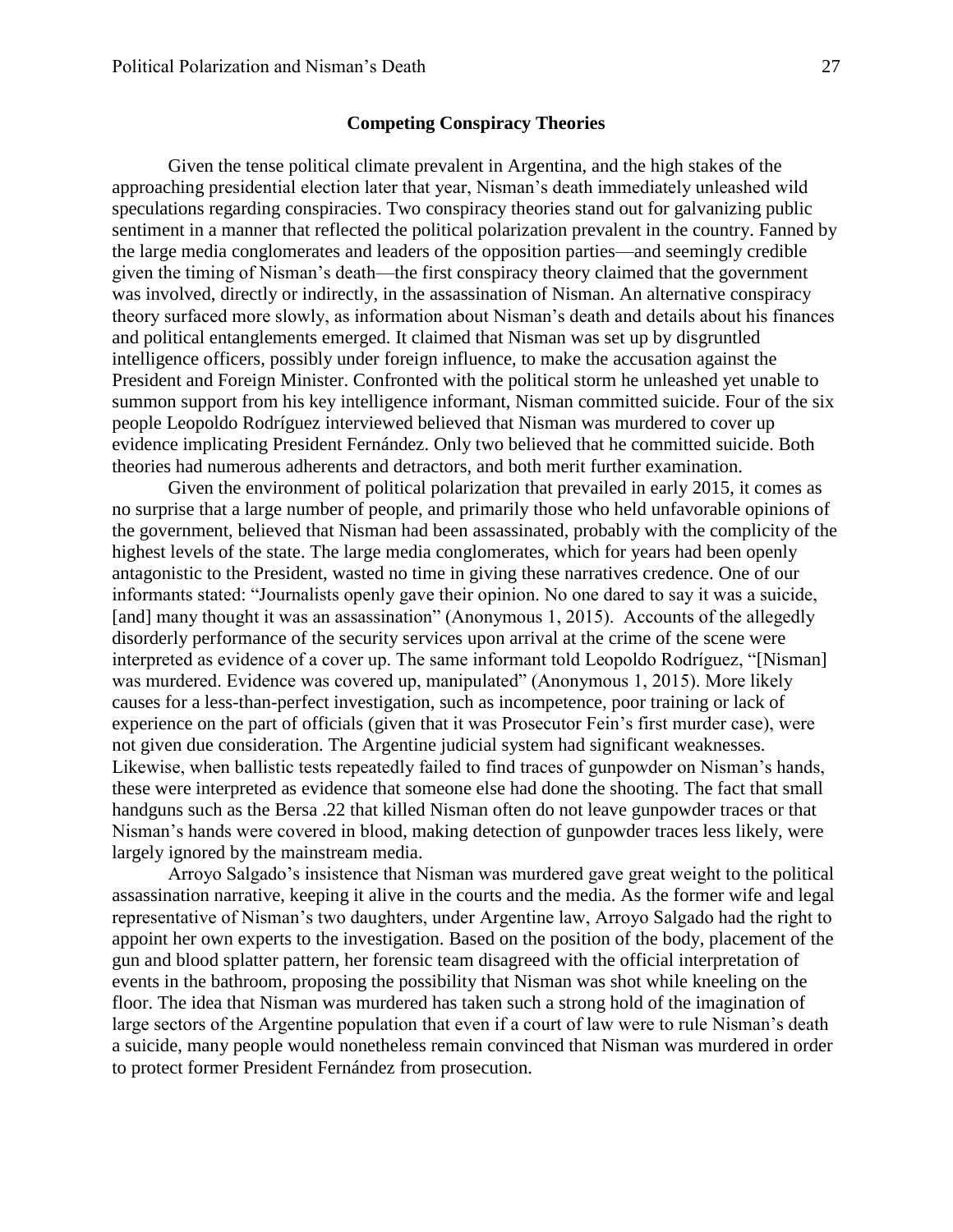Despite the tarnished reputation of the term conspiracy theory, conspiracies do take place. We do not intend to prove or disprove the conspiracies surrounding Nisman's death, but find it worth exploring the likelihood that Nisman was in fact assassinated by someone aligned with the government. A starting point would be to ask who benefited from his death. President Fernández rapidly became a suspect in the minds of many people and an easy target of media attacks. Her legacy was tarnished by the prosecutor's death after he had accused her of criminal activity. Aside from Nisman's immediate family, however, it is hard to imagine who could have fared worse from Nisman's death than President Fernández, unless he had substantive and extremely damaging additional evidence that could be buried with his assassination. At least three of our informants believe that Nisman's death in fact had a very high cost for President Fernández and that it was the defining factor in her party losing the presidential elections that year.

Nisman's accusation lacked evidence directly linking high-ranking government officials to the crimes he alleged they had committed. While his allegations are supported by recordings of phone conversations between social movement leaders (Luis D'Elia and Fernando Esteche), a former judge (Héctor Yrimia), a Congress Representative (Andrés Larroque), an alleged intelligence agent (Allan Bogado), and Iranian citizens allegedly acting on behalf of the Iranian government, the accusation is based on the subjective interpretation of these phone conversations. Did Nisman have additional evidence directly implicating the President or other high level officials? Could this additional evidence have led pro-government agents to assassinate him? Despite claims by journalist Daniel Santoro (2015, pp. 26-27) that Nisman had additional evidence in various thumb drives, no new evidence has emerged from the prosecutor's office or other sources linking any member of the Fernández Administration with Nisman's accusation of covering up the Iranian suspects. Closer analysis of the accusation reveals other weaknesses.

One aspect of Nisman's accusation that stands out as particularly inconsistent with facts is the alleged motivation for improving relations with Iran. According to Nisman, Argentina was facing an energy crisis and needed to import oil. He argued that the deal with Iran was pursued in order to export wheat and import much needed crude oil. Given the restrictions on both Iranian shipping and banks in the aftermath of United Nations Security Resolution 1929 in June 2010, it was implausible that the Argentine government could have successfully concluded any trade arrangement. Moreover, cursory analysis of Argentina's energy sector belies this allegation. Bernal and DeDicco (2015, pp. 29-37) demonstrated that during the period in question (2003- 2014), Argentina did not face an energy crisis and was actually exporting crude oil. Even if Argentina had been in desperate need of crude oil, Iranian oil would have been useless because Argentina's petrochemical industry can only process sweet, light (low sulfur) oil. Like Venezuela's and México's oil, Iran's oil is heavy and high in sulfur and therefore unfit for Argentine refineries.<sup>8</sup>

Riddled with weaknesses, Nisman's accusation has been repeatedly dismissed by Argentine courts. Under these circumstances, would it make sense for the government to assassinate Nisman at the very moment when all eyes would fall on the President as the most likely culprit?

If detractors of the government rapidly put forward a conspiracy narrative placing responsibility for Nisman's death on President Fernández, her followers responded with a narrative discrediting Nisman. It essentially alleged that Nisman was politically motivated, perhaps even conspiratorial, in his accusation against President Fernández. Facing a media storm of his own making, Nisman found himself vulnerable, without adequate political and intelligence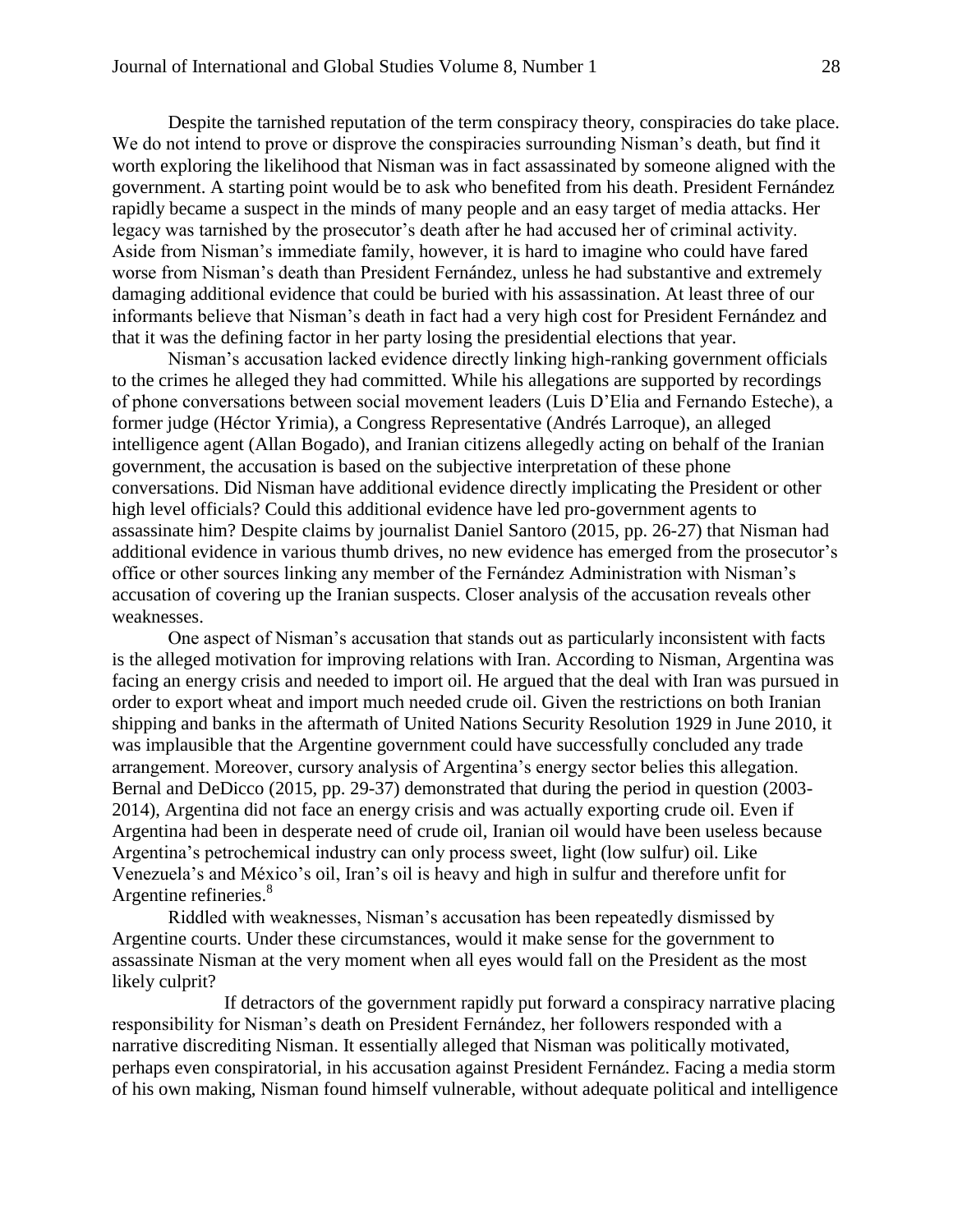cover, and committed suicide fearing ridicule and shame given the weakness of his accusation and possible revelations about his private life.<sup>9</sup> One version of this theory had Nisman committing suicide of his own volition, without instigation. A more elaborate version argued that disaffected members of Argentina's intelligence community induced Nisman to commit suicide to create the political storm that followed. Of the two people that Leopoldo Rodríguez interviewed who believed Nisman had committed suicide, one believed that he may have been pressured into it by intelligence agents. The other believed that Nisman had snapped under intense public pressure and scrutiny.

In his years-long investigation of the AMIA bombing, Nisman had slowly but steadily become submerged in the world of international intelligence. On several occasions, Nisman traveled to the US and Israel for secret meetings with the FBI and Mossad (Pastor, 2015, pp. 81- 84, 125-133, 178-182). WikiLeaks documents reveal that Nisman enjoyed close ties with the US Embassy, where he would report on the AMIA investigation and go as far as to modify reports and documents under embassy instructions, prior to their submission to Argentine courts. Over time, Nisman became increasingly reliant on Antonio Stiuso, chief operations officer of Argentina's intelligence agency (SIDE), for intelligence on the AMIA bombing. Having joined Argentina's intelligence community in 1972, Stiuso played a key role in Nisman's international relationships and was the source of the foreign intelligence reports that Nisman used to build and support his case against the Iranian suspects. Sheinin (2015) argues that these links by Nisman and Stiuso with US officials demonstrate that Argentina and the US were cooperating with regards to policy towards Iran and should not be interpreted as evidence of US interference with the independence of Argentina policy towards the Middle East. Stiuso was also the source of the telephone recordings that Nisman presented in early 2015 as evidence against President Fernández and Foreign Minister Timerman.<sup>10</sup> However, after Nisman's accusation, Stiuso failed to answer his phone calls. Telephone records show that Nisman repeatedly tried to get ahold of Stiuso and even tried to establish contact with him through third parties, but to no avail. When questioned about this by Prosecutor Fein, Stiuso alleged that his cell phone ringer was off that week and was not aware that Nisman was trying to get ahold of him.

Stiuso left Argentina by April 2015 because of alleged death threats. Argentine courts wanted him to testify on the AMIA case but could not establish his whereabouts. The Argentine government claimed Stiuso was in the US, but the US government did not cooperate. Shortly after the change of governments in December 2015, Stiuso resurfaced in the US, and in March 2016, he gave a 17-hour verbal deposition in front of Judge Fabiana Palmaghini. He presented no new evidence in the case but stated he believed Nisman had been assassinated, implicating President Fernández in some moments of his declaration, and Iranian secret agents in others. His declarations shaped Judge Palmaghini's decision to move the case to federal court for its investigation as a potential murder.

Stiuso was at the center of the second conspiracy theory, as the man setting up Nisman for wild accusations against the President, only to leave him standing on thin air at the time of public scrutiny. Without Stiuso's cover, and with the government declaring him *persona nongrata*, Nisman must have known that it was only a matter of weeks before his accusation was dismissed (as it was) and details of his lavish lifestyle were exposed, including his large Merrill Lynch account and his alleged trips to the Caribbean with for-hire models (Savoia, 2015, "Una Modelo… 2015; Basso 2015; Kollman 2015). Could this have led Nisman to commit suicide?

#### **What Was Distinct about These Conspiracy Theories?**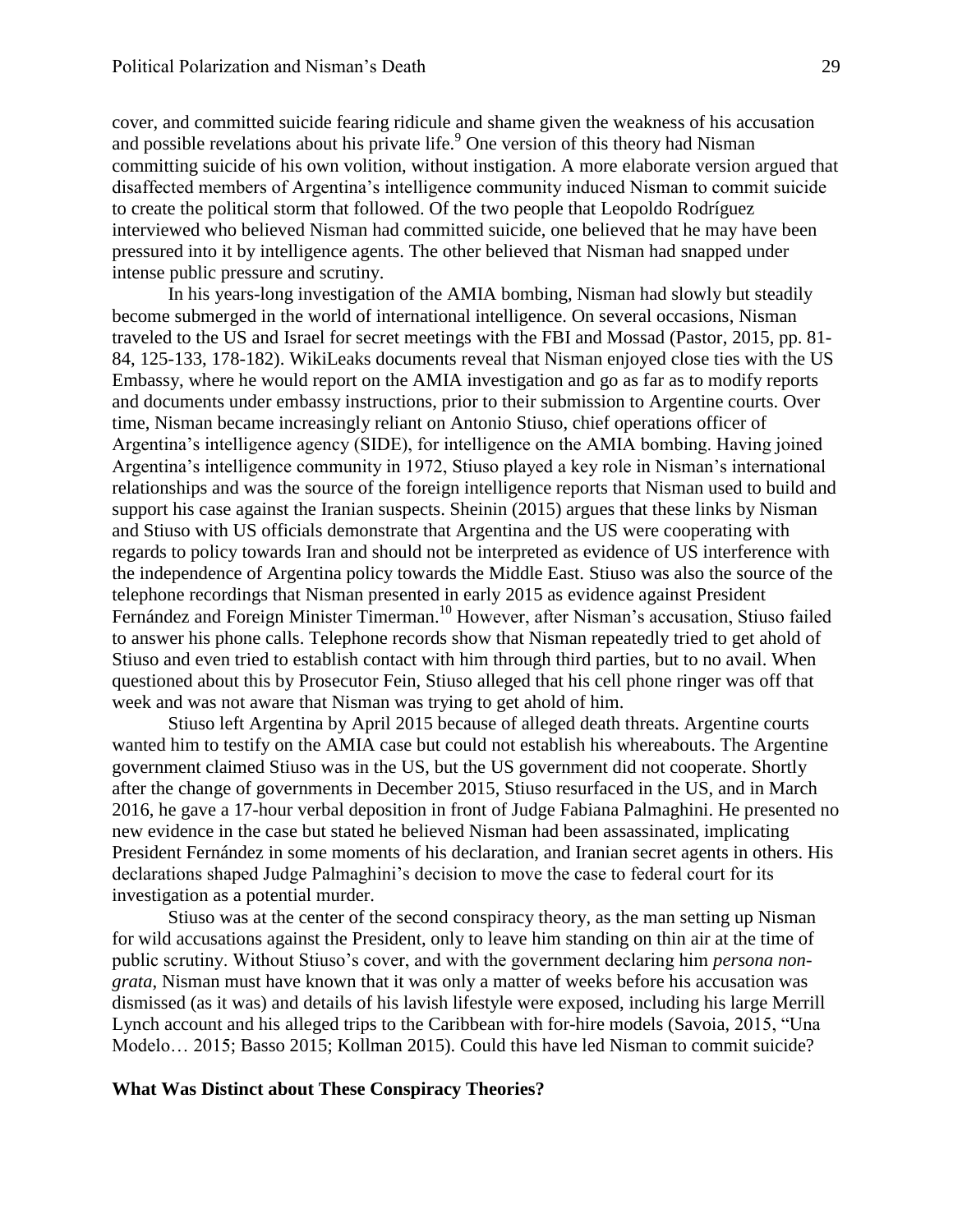The conspiracy theories about Nisman's death were unusual compared to many regional conspiracy theories in that they had deep historical roots. In essence, the alleged histories created a version of the past that stretched back to the July 18, 1994 bombing. These accounts sought to create a plausible explanation for why Argentina's judicial system had failed to bring the guilty to justice, or even to determine the true facts of the case. The theories suggested that there had been a conspiracy to conceal the perpetrators' identities, a conspiracy that may have even involved Carlos Menem, Argentina's president from 1989 to 1999 and a member of the same political party as Cristina Fernández de Kirchner. In this manner, the narratives created a version of the past that did not focus on the systemic failings of the Argentine state but rather on the malevolence of individuals. While such simplified narratives are typical of conspiracy theories, the historical depth of this account reflected the long-standing tensions within the Argentine political system.

Argentina was also unusual in that it created a narrative in which there was an international conspiracy in which the nation's Jewish population was victimized, rather than being the conspirators. Conspiracy theories often recycle older narratives, and often contain elements of anti-Semitism (Brotherton, pp. 33-35). Perhaps the classic anti-Semitic conspiracy narrative is that associated with the Protocols of Zion, a falsified document that purported to reveal a Jewish plot for global domination (Goldberg, 2001, p. 16; Brotherton, pp. 31-43). In the 1970s, Argentina's military government had drawn on these narratives to indoctrinate its members into the belief that Zionism represented an existential threat for the Argentine nation. Jacobo Timerman was an Argentine publisher who was arrested, imprisoned and tortured by the military government in the 1970s. He detailed these experiences in his best-selling work, *Prisoner Without a Name, Cell Without a Number*, in which he described how his guards would attend training sessions about the dangers of Zionism, after which they would come to ask him questions:

Once I briefed them on the Jewish lobby in the United States. They had to be taught how to spell "lobby" in English. Another time, I told them about the first Zionist Congress in Basel, and they wanted to know when a decision had been reached to have two Zionist states, one in Israel and one in Uganda, and why the idea of Uganda had been abandoned in favor of Argentina. (Timerman, 1982, p. 103)

Army officers sympathized with Nazi officials and their anti-Semitism. Indeed, many of the most brutal figures in the military regime adopted fascist ideology with Nazi overtones: "The notoriously anti-Semitic Interior Minister General Albano Jorge Harguindeguy, was one. Two of his closest advisers were Nazi ideologues, experts in the writing of Hitler and other fascist authors" (Feitlowitz, 2015, p. 31). Even teaching about Einstein was considered suspect because he was Jewish. Timerman ultimately was released and fled to Israel in 1979. He later returned to Argentina in 1984, after sharply criticizing Israel's invasion of Lebanon. It was his son, Héctor Timerman, whom Nisman accused of making a deal with Iran that would protect guilty parties from the Argentine judicial system in exchange for trade arrangements.

Still, international media narratives of the case often questioned whether anti-Semitism might underlie an alleged government conspiracy in Argentina to conceal Iranian involvement in the bombing. This narrative drew on the memory of real Nazi and Wehrmacht figures who fled to Argentina after World War Two, such as Otto Adolfo Eichmann, a key architect of the Holocaust; Josef Mengele, who had conducted horrific human experimentation at the Auschwitz concentration camp; and Adolf Galland, a German fighter ace who worked to develop fighter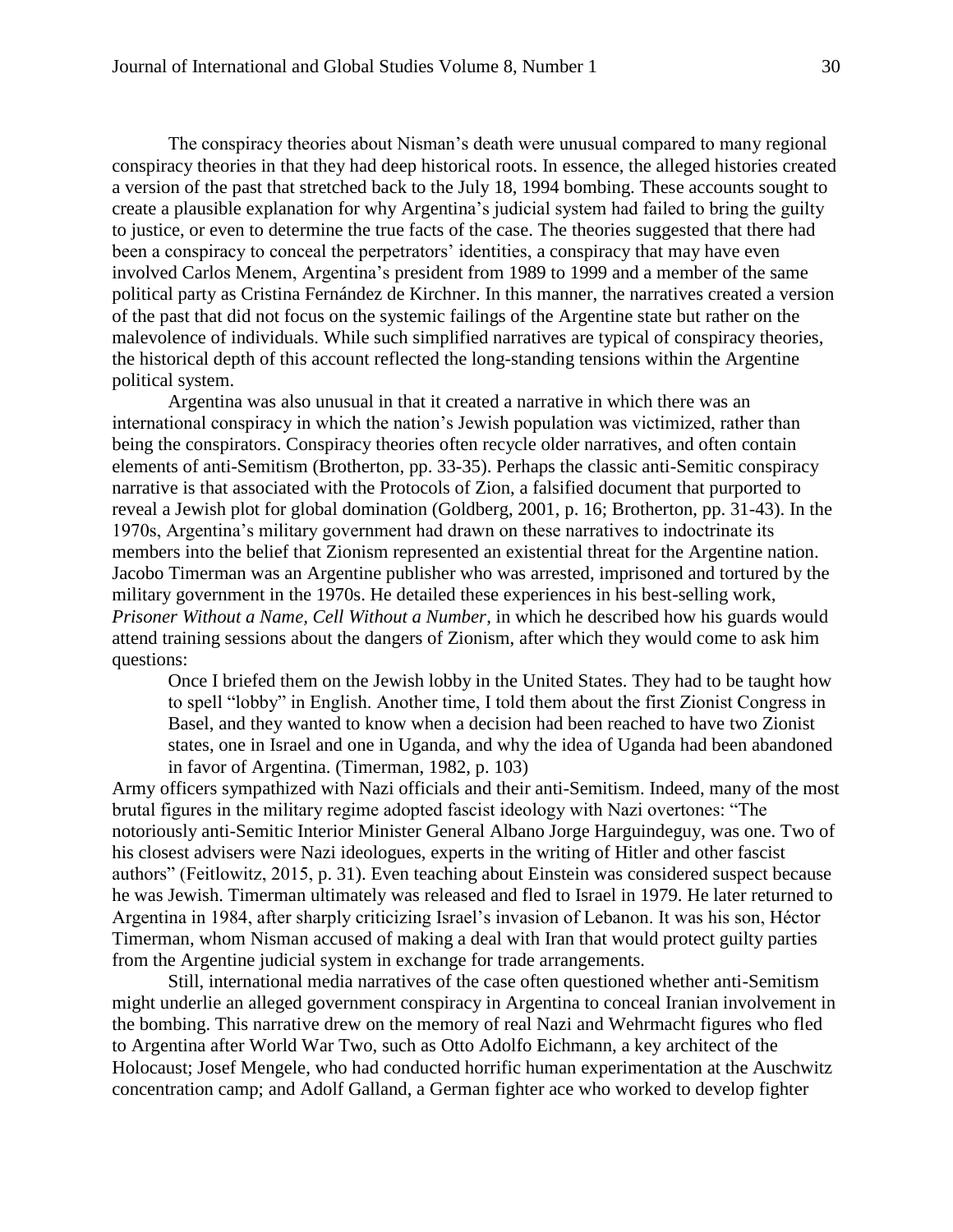airplanes during World War Two and who later served Argentina as a test pilot. Of course, the United States had brought Wernher von Braun to the US to develop its rocket program despite his involvement in Nazi Germany's V-1 and V-2 rocket program, which not only killed thousands of British civilians but also led to the deaths of many slave laborers. The Soviet Union similarly brought Nazi scientists to that country after World War Two to develop its own military technologies. Nonetheless, this historical background gave resonance to conspiracy narratives internationally. These narratives inverted older conspiracy traditions to argue that there was a deep conspiracy against Argentina's Jewish population, including against Argentina's Jewish Foreign Minister. In this way, conspiracy theorists drew upon, but also adapted, existing theories in a manner that was not only distinct to Argentina but also which drew media attention globally. Argentina's own Jewish community was divided over the validity of these narratives.

The conspiracy theories concerning the Nisman case were also unusual in that political parties and elements of government publicly embraced them. This endorsement of conspiracy theories seldom happens in democracies, perhaps because public figures fear ridicule. For example, in May 2015, the governor of Texas, Greg Abbott, announced that the Texas National Guard would monitor a US military exercise named "Jade Helm 15." Conspiracy theorists in Texas had argued that the federal government intended to use this event as a cover to impose martial law in the states in advance of a Chinese invasion that would either take place through tunnels in abandoned Walmart stores, or draw on weapons stored in these empty buildings. The internet and media widely scorned Abbot's statements for seeming to pander to conspiracy theorists (Beckhusen, 2015). While conspiracy theories are often used in US politics (such as in the Vince Foster murder case in 1993), members of the government itself typically do not publicly support these theories and when they do they often pay a political price.

Within Argentina, news programs and videos on YouTube included the voice of prominent officials, editors, and other authority figures, which greatly augmented the power of these narratives. For example, soon after Nisman's death, a documentary about the Nisman case called *Los Abandonados* circulated on YouTube, which included interviews with the former Secretary of Intelligence and two National deputies (Taylor, 2015). The film suggested that the President had sought to protect the Iranians responsible for the AMIA bombing and that Nisman's investigation had led to his death. One of the final scenes in the film showed a pair of scissors cutting the yarn on the bulletin board that Nisman had used to tie together the key figures in the AMIA bombing. The implication was clear: Nisman's death had unraveled the investigation into wrongdoing not only by the perpetrators of the bombing but also by the members of Fernandez's government who wanted to conceal Iranian complicity in this atrocity.

The Nisman case was also unusual in that numerous members of the judiciary were sympathetic to accusations that a conspiracy had taken Nisman's life. Over the previous years, numerous prosecutors and judges had become active opponents of President Fernández in a protracted battle over the reform of the Judiciary, leading to the defeat of her proposed reforms when the Supreme Court ruled it unconstitutional in 2013 (Rodríguez Niell, 2014). A month after Nisman's death, a group of prosecutors organized a massive protest demanding the rapid resolution of the case, which insinuated that the government was hiding something and might be involved in Nisman's death (Marcha del Silencio, 2015). When Rodrigo Rosenburg Marzano was murdered in Guatemala in 2009—after filming a video of himself saying that if he died, the President was guilty—United Nations investigators (working for the International Commission against Impunity in Guatemala) were present in the country. The investigators ultimately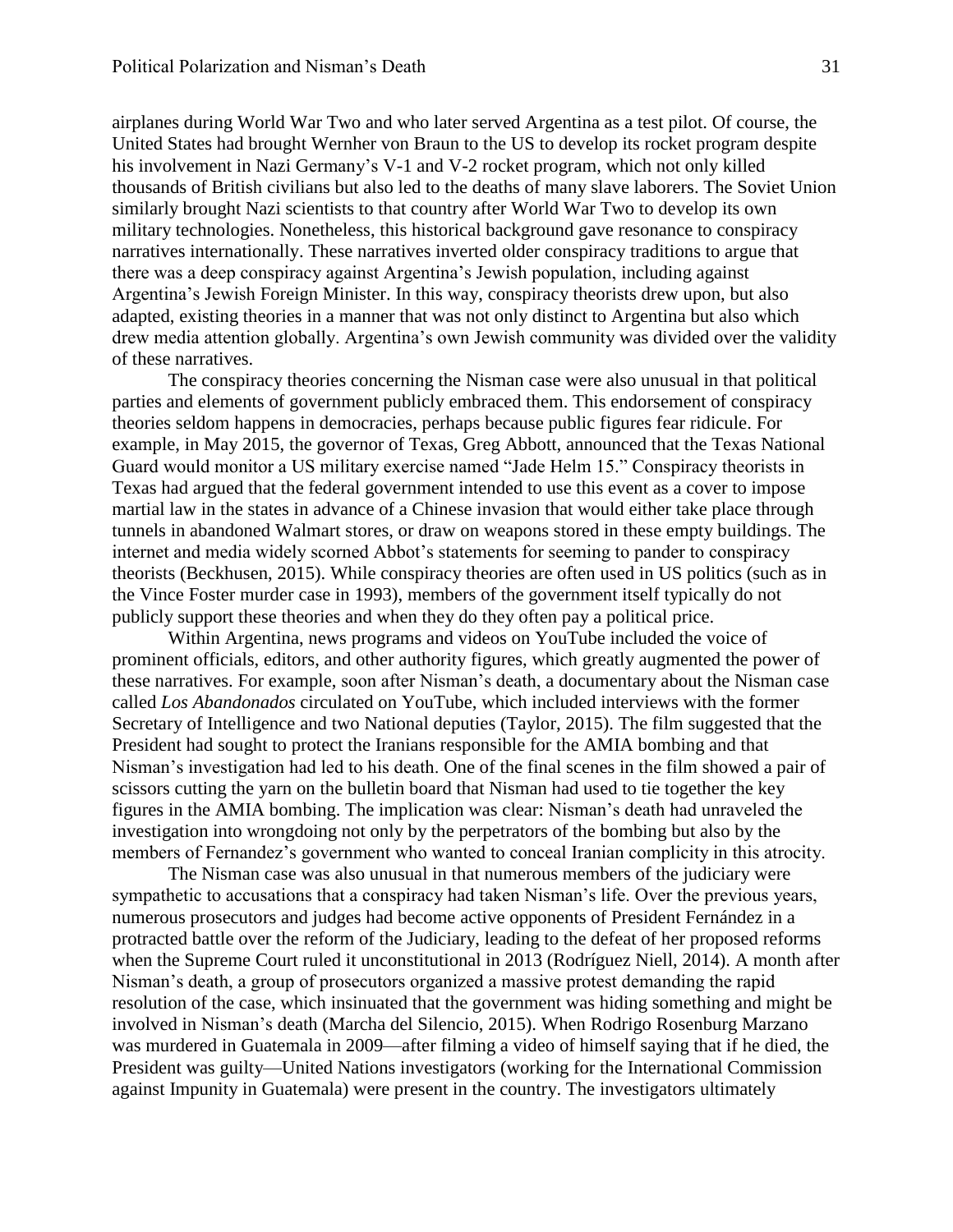reported that the dead man had hired the hit men who had killed him (Carrol, 2010; Avila, 2010). Their report had the authority to defuse the crisis, even though doubts about his death remained. Given its weaknesses, the Argentine judiciary could not play the same role in determining what happened in the Nisman case.

As in folklore, narratives are more likely to be embraced after an authority figure supports a particular version of events, in part because it reassures people that they will not face public criticism for endorsing this belief, or that they will not be isolated (Sunstein and Vermeule, 214). This public endorsement of the conspiracy theory by elements within the government itself vastly increased the power of these narratives within Argentine political culture. The divisions that polarized Argentine political society were reflected not only within the nation's elites, but also within the government itself.

#### **What Accounts for the Strength of Conspiracy Theories in Argentina?**

The power of these conspiracy narratives reflected the weakness of the Argentine state and the deep divisions with Argentine society itself, which caused a loss of public trust in the government. Argentine society has been deeply politically polarized since at least the government of Juan Domingo Perón (1946-55, 1973-74). Argentina later experienced a devastating period of military rule (1976-1983), characterized by a Dirty War, in which tens of thousands of Argentinians vanished. This period of terror was so extreme that it even changed Argentine's use of language (Feitlowitz, 1998, pp. 14, 37, 50-62). During this period, torture was referred to as "work" or "intensive therapy" (Feitlowitz, 1998, pp. 59, 64). The pervasive influence of the military's intelligence service (particularly the navy, the branch of the military most implicated in terror) and the fear and self-censorship that this period engendered had a corrosive impact upon public trust in Argentine institutions. One of the informants who believes Nisman committed suicide stated: "The system is corrupt, lacks transparency and credibility. There is a lack of trust in everything…. A great deal of impunity exists. When someone gets in [their] way, they get rid of him. This has historic precedent, the Military Junta for example. The institutions are broken. Judicial procedure[s] do not work" (Anonymous 2, 2015).

The Argentine military government had denied that people were disappearing—or incarcerated in secret prisons—throughout authoritarian rule (Feitlowitz, 1998, pp. 13, 28, 31). The military went to extreme lengths to conceal reality (Feitlowitz, 1998, p. 64). The armed forces even disposed of opponents by throwing them from planes flying deep over the South Atlantic while drugged but alive, so that their bodies would never be found (Verbitsky, 2005). At the same time, officers alleged that the disappeared had secretly fled the country or had hidden with family members within Argentina in order to bring discredit to the government (Feitlowitz, 1998, p. 66).

Argentina successfully prosecuted senior members of the military after the collapse of military government (Stepan, 1988, p. 71). Nonetheless, this legacy meant that the idea of political murders did not seem far-fetched within Argentina, even in 2015. One of the people interviewed stated: "Peronismo has no problem with assassination. They are capable of killing to move forward" (Anonymous 1, 2015). In addition, the Argentine judiciary emerged from this period of military rule significantly weakened, and efforts to rebuild it have faced limited success. This relative weakness of the Argentine judicial system has endured to the present. As expressed by one of the people interviewed by Leopoldo Rodríguez: "Our Justice System will not change much. [President] Menem established a partial [Supreme] Court. Our Justice System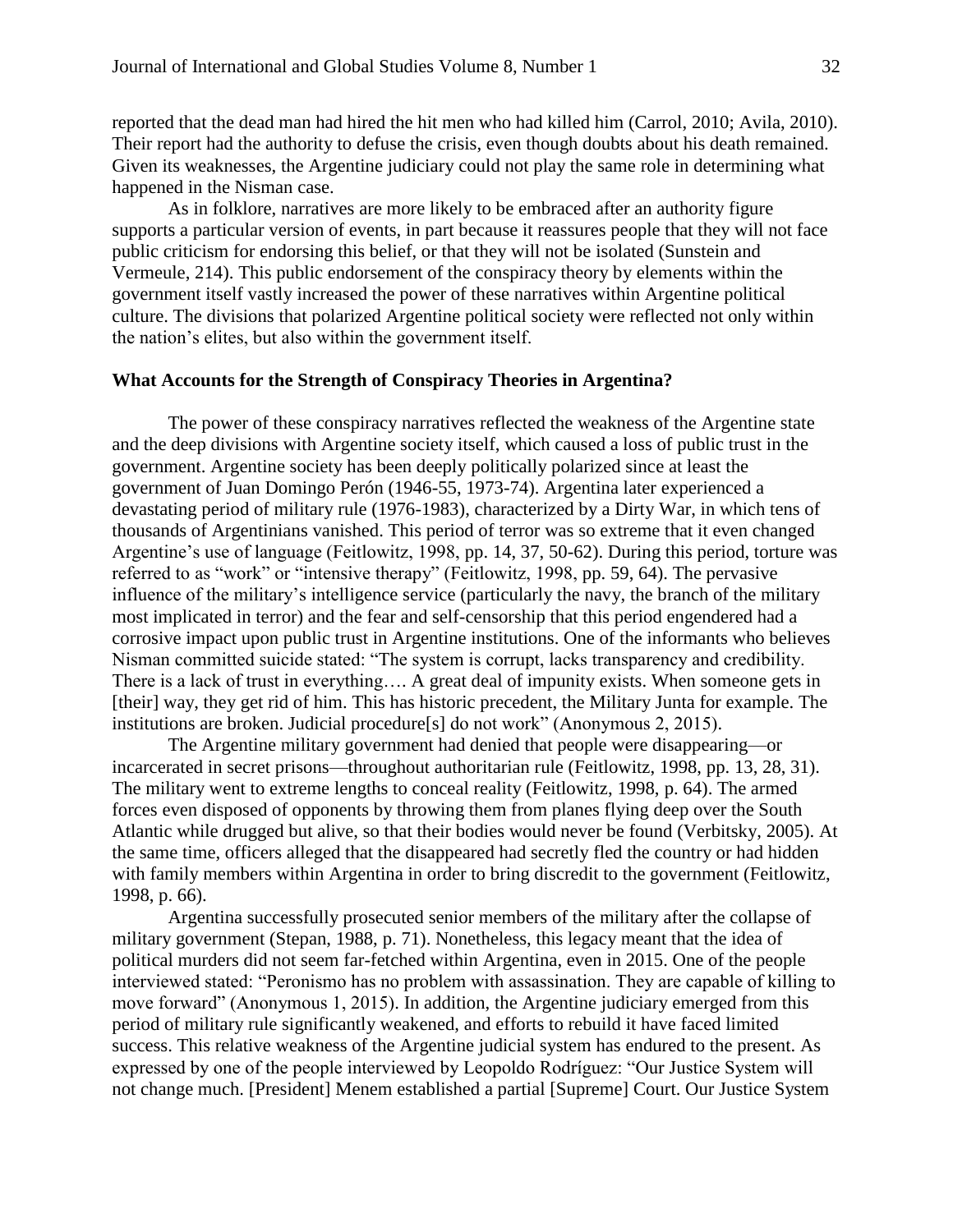is not independent as [it is] in the US. Our judges are politically influenced" (Anonymous 4, 2015).

These political issues were exacerbated by a terrible recession from 1999-2002, which followed a failed attempt to dollarize the Argentine economy. In 2001, Argentina entered a banking crisis so severe that by the end of the year, bank accounts were frozen by the government, and the country defaulted on its national debt, leading to a long-standing conflict with Argentina's creditors. This history led to a deep popular mistrust in Argentina's political leadership and lingering resentment against international investors and bankers, who were blamed for Argentina's suffering. While Argentina reached an agreement with some of its bondholders in 2005, some hedge funds refused to participate, and these investors have continued to pressure Argentina through legal means to satisfy its debts. These hedge funds are called vulture funds in Argentina, and they have been the subject of deep popular resentment and were subject to frequent criticism by then President Fernández.

In sum, Argentina has suffered from political polarization, the legacy of military rule, and a sense that the nation has been victimized by powerful external forces. This latter narrative echoed earlier rhetoric during Argentina's military regime, which claimed that Argentina faced threats from the foreign agents of Communism (Feitlowitz, 1998, p. 44). Even before a wave of coups swept much of South America between 1964 and 1976, regional armed forces sought to remake their nations' understanding of the past (Smallman, p. 2002). During military rule in the nations that underwent coups, there were different versions of political reality, which created not only different memories but also different histories. After the transition to democracy, these same countries struggled with difficult political legacies related to how to interpret their histories and how to restore public trust in authority (Stern, 2010). In Argentina, all these factors combined to fuel the two dominant and competing conspiracy narratives surrounding Nisman's death, which shared as a common factor a lack of trust in Argentine authorities. At the same time, the particular context that surrounded the presidency in 2015 also exacerbated the crisis.

The election of Cristina Fernández de Kirchner to the presidency in 2007 was soon followed by the further polarization of Argentine politics. Within a few months of her arrival in office, she faced widespread protests from agricultural producers. who opposed changing the taxes imposed on agricultural exports. At roughly the same time, the largest media conglomerate made a marked turn against the policies of her government. The Grupo Clarín owns the newspaper with the largest readership in the country (Clarín) as well as numerous radio stations, TV stations, and cable services. Over the years that followed, the largest media outlets became increasingly critical of the government, often publishing unsubstantiated accusations of corruption and openly promoting the position of opposition parties and other groups.

#### **Conspiracy Theories in a Regional Context**

One common element of conspiracy theories is that they reflect a fear of chaos. Conspiracy theorists almost never believe that events take place at random; rather, they believe that events reflect the deliberate and evil actions of people who are dangerous to society. In this sense, belief in conspiracy theories may represent a form of denial—denial of the random nature of a tragic or otherwise devastating event—whether it be that a pandemic of avian flu took place primarily because of a simple mutation in a virus's genetic code (not because a new virus had been created for the purposes of biological warfare) or that Kennedy was shot by a lone and disturbed gunman (not as a result of a plot carried out by mobsters or the KGB). Within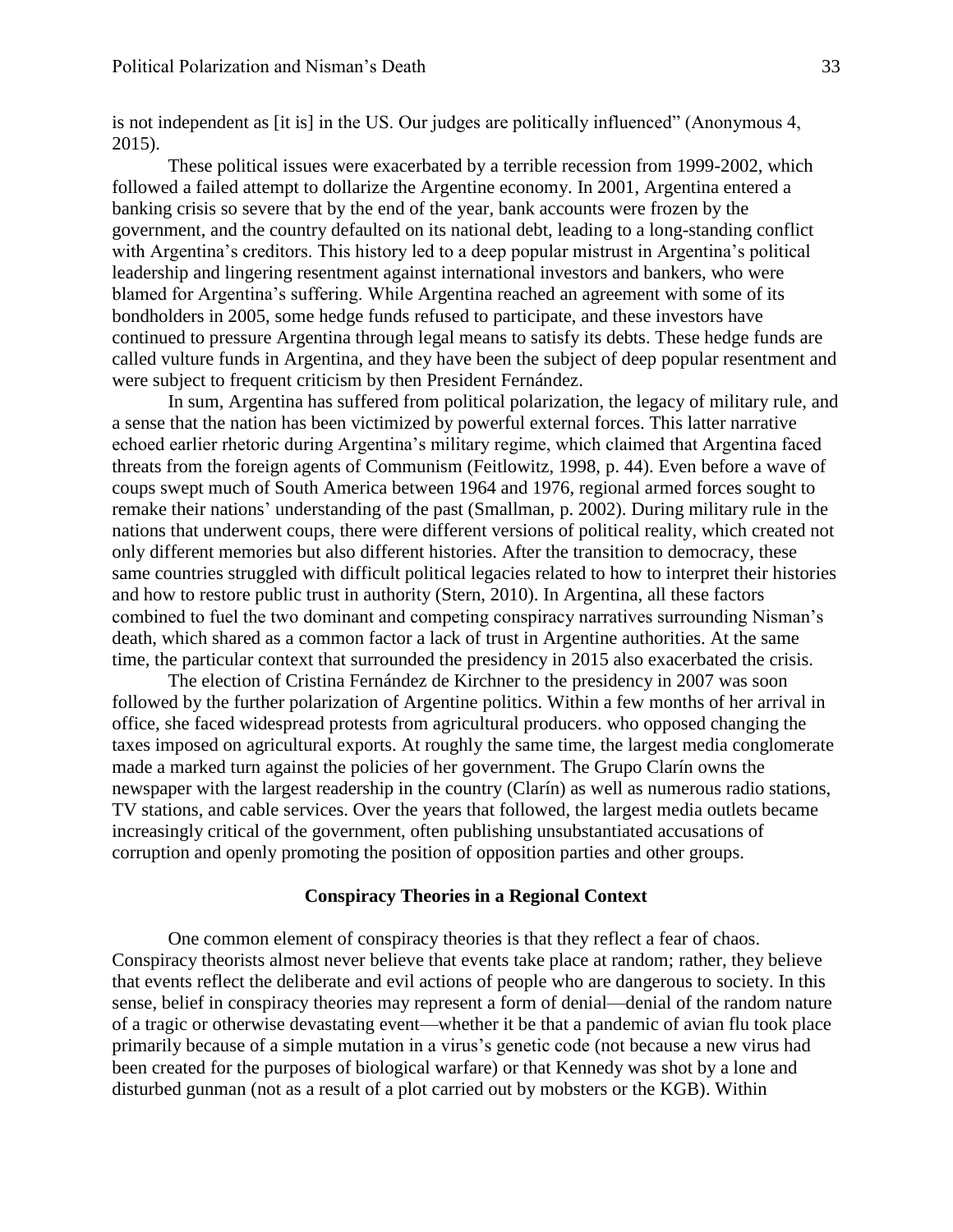Argentina, the true events of the AMIA bombing have not yet been proven within the judicial system. It is likely that the polarization that drove the conspiracy theories within the country reflected not only continent-wide trends but also a common frustration with structural issues within the Argentine political system.

Within Latin America, the 1980s were commonly called a "lost decade," as a host of economic factors, including excessive national debt, led to stagnation. The following decade saw the "Washington Consensus" at the height of its global power, as the United States, United Kingdom, World Bank, and IMF all advocated a package of neoliberal reforms, which they attempted to impose upon developing countries through conditionality and structural adjustment plans. This perceived hegemony of both the United States and the Bretton Woods Institutions (the World Bank, International Monetary Fund, and World Trade Organization) was interpreted in many developing countries as a violation of sovereignty, or even a form of neo-imperialism. Partly for this reason, a host of populist leaders emerged in South America in the late 1990s, beginning with Hugo Chávez in Venezuela in 1998, followed by Evo Morales in Bolivia in 2005. By the end of that decade, left-of-center and often populist governments had come to power in most of Latin America, with some notable exceptions, such as Colombia.

After the 2007 financial crisis, however, a number of factors combined to undermine these governments. With the slowing growth of the Chinese economy, the commodities boom that had driven regional growth for the previous decade ended. The rise of fracking led to the collapse of oil prices, which put severe pressure on some Latin American nations, particularly Venezuela. Throughout the region, political scandals undermined confidence in some leaders, such as Brazil's moderate left leader, Dilma Rousseff, who was impeached, and her predecessor Luiz Inácio Lula da Silva, who has been interrogated by the police related to corruption. Moreover, from Venezuela to Argentina, the inclusion of the working class into the political system saw a parallel sense of alienation amongst the middle class, which heightened political tensions. A political backlash against populist movements was reflected in the ballot box, including with the election of President Mauricio Macri in Argentina. He was sworn into office on December 10, 2015. Throughout the region, populist governments have been facing major political challenges.

Events in Argentina and local interpretations of the Nisman death reflected the increasing political polarization of Argentina as the power of the left declined. Many studies of conspiracy theories have emphasized the connection between these beliefs and group polarization, as Sunstein and Vermeule have stressed (2009, p. 216). In Argentina, the government and its supporters perceived that they were embattled, and facing threats both internally and externally, including by the "vulture funds." In contrast, the political right believed that the government was keeping the nation in a perpetual state of economic crisis, in which not only was the country locked out of foreign markets but also its currency flows out of the country were tightly monitored. At the same time, there was a sense of frustration that President Fernández retained considerable political appeal. Nisman's death, therefore, took place in the context of a politically polarized society that was undergoing substantial economic strains. In the aftermath of Nisman's death, a frightened government faced a reinvigorated opposition. In a larger sense, this period seemed to be marked by a waning tide of populism throughout the region, which made many populist leaders vulnerable. This regional environment fostered the emergence of conspiracy theories within Argentina after Nisman's death. As is typical, these conspiracy theories created an explanation for a political crisis that focused on individuals' malevolence rather than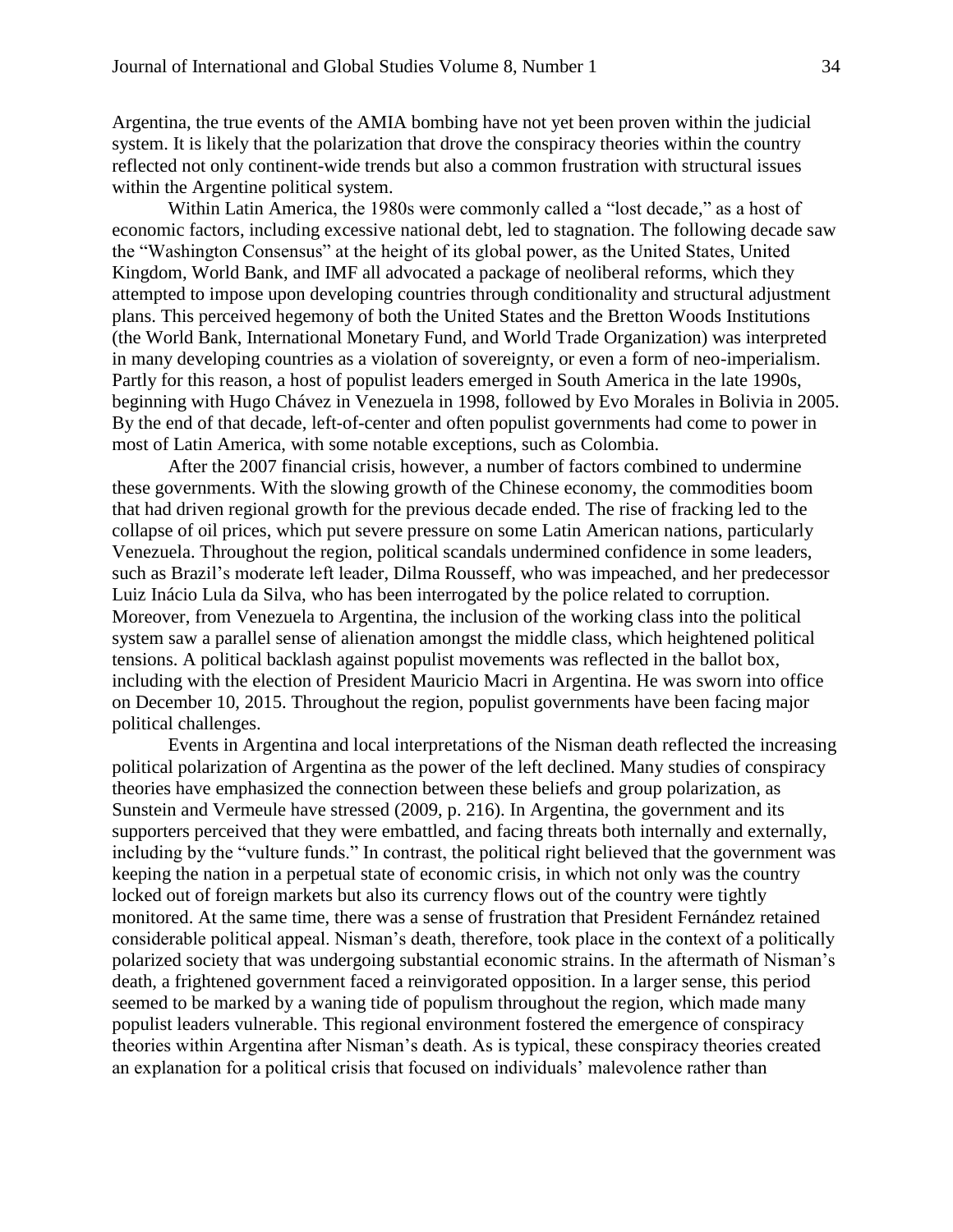structural failures, and thus simplified the Argentine experience. They also reflected a deep lack of public trust in Argentina's government and institutions.

#### **Conclusion**

Just because a political narrative focuses on a conspiracy does not mean that the theory is untrue. The Klu Klux Klan really did conspire against the US government (Goldberg, 2001, p. 11). An FBI program called COINTELPRO (1956-1971) really did carry out clandestine activities against civil rights figures and dissidents in the United States, using tactics that were illegal. Still, most conspiracy theories reflect core beliefs more than external evidence. In Argentina, Nisman's death led to the widespread adoption of conspiracy theories by members of the judiciary, the media, and the President's political opponents. These narratives reflected (1) a lack of public trust in the government because of the perception that the government suffered from corruption, (2) the mistrust of investigating authorities, (3) the legacy of military rule, (4) the country's long-standing political polarization, and (5) the perception that outside powers influenced local events. In response, the President and her supporters advanced their own conspiracy theories. The ensuing polarization in Argentine society mirrored political trends in the hemisphere, where populist governments are losing power.

Other Latin American nations have recently faced crises similar to Argentina's but were able to better uncover the truth because an outside actor could investigate the crime. On January 12, 2010 the International Commission against Impunity in Guatemala announced that Rodrigo Rosenberg had planned his own murder (Avila, 2010). This absolved President Álvaro Colom in this case and prevented a serious political crisis. In 2014, 43 students from a teacher's college in Guerrero, Mexico (south of Mexico City) disappeared after a violent attack by police. The government asserted that the police had turned over the students to members of a local drug organization. In 2016, however, an international panel (convened by the Inter-American Commission on Human Rights) issued a report on the case that challenged the government's version of events (Leveille, 2016). In this case, the true events of that night have not been established in court, and the international investigation has stopped. At the least, however, the international panel was able to assert an alternative narrative to the government's, based on careful documentation. Given that Argentina has not successfully investigated the 1994 bombing of AMIA, its state institutions do not likely have the capacity to restore public trust through a convincing investigation of the Nisman case. The best path forward would likely be for the Argentine state to ask for a panel of international experts to investigate both the AMIA bombing and Nisman's death. This step is unlikely, given the interests of different political actors and the power of nationalism in Argentine political discourse. Nonetheless, only this step is likely to restore public trust and thereby weaken the power of conspiracy theories in Argentina.

#### **Notes**

 $\overline{a}$ 

 $1$  Leopoldo Rodriguez conducted six interviews in Buenos Aires, Argentina in December 2015. The interviews consisted of ten open-ended questions and lasted over an hour each. All interviewees were college-educated professionals between the ages of 30 and 80. The interviewees were purposely selected to represent people in favor and against the government of Cristina Fernández de Kirchner. The sample was not meant to be representative but rather to give a sense of peoples' opinions on Nisman's death. The authors wish to acknowledge the support of Elliot Young and Fred Nunn, as well as the interviewees in Argentina.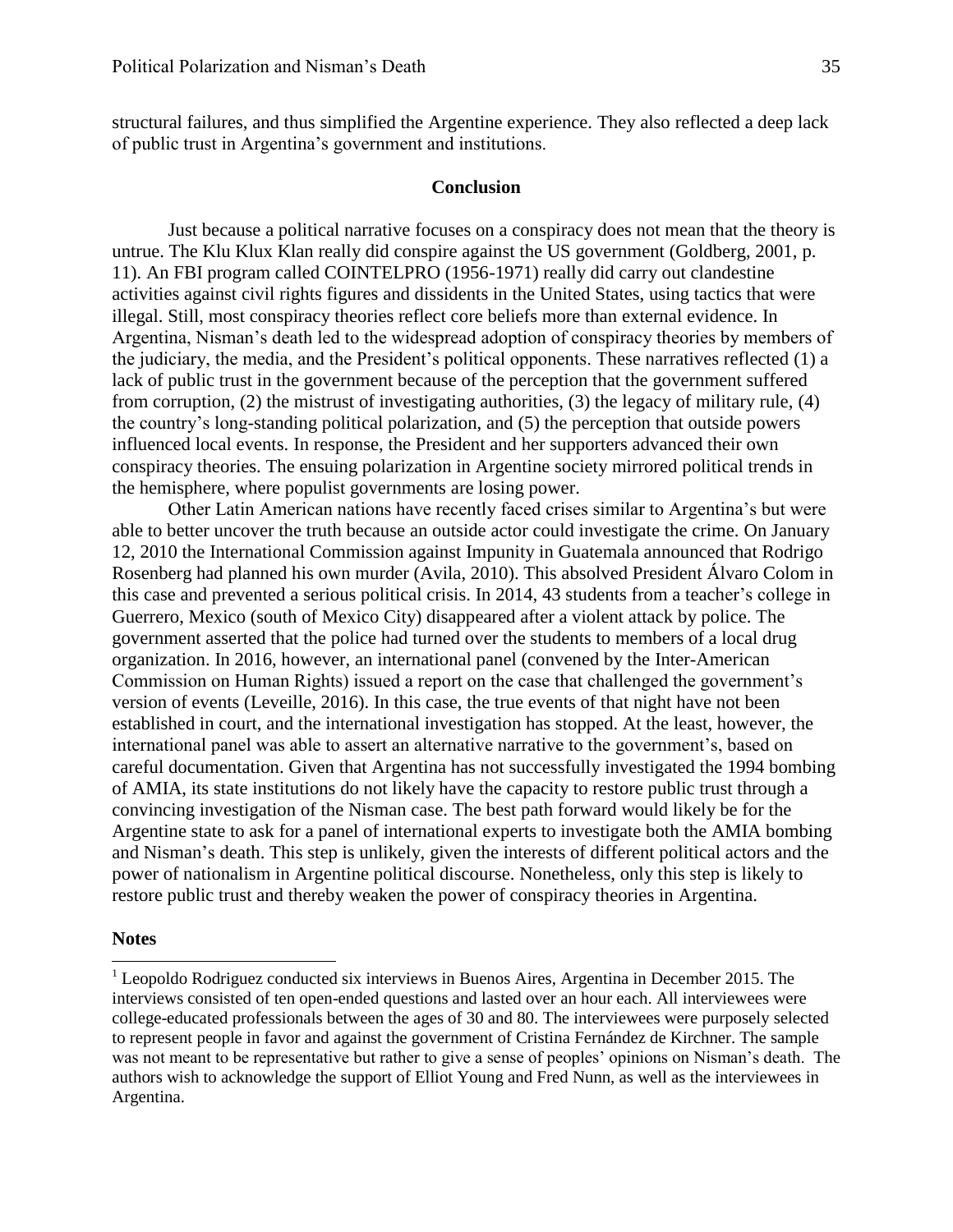$2^2$  This section draws on numerous articles and reports from Argentine newspapers available online, including *La Nación, Clarín, Página12*, and *Ambito Financiero*, as well as Facundo Pastor, *Nisman: ¿Crimen o Suicidio? ¿Héroe o Espía?*; Margen Izquierdo, Buenos Aires, 2015; and Daniel Santoro, *Nisman Debe Morir*, Ediciones B, Buenos Aires, 2015.

<sup>4</sup> In October 2015, Prosecutor Fein requested information about Stefanini's disappearance from Arroyo Salgado, but the Judge never replied. See "La fiscal Fein le pidió a Arroyo Salgado copias de la causa de la desaparición de Stefanini" *La Nación.* September 9, 2015 and Hauser (2015).

<sup>5</sup> For example, Picón's business partners have close relations with former CIA agent Frank Holder, who runs a private security firm operating in the US and Latin America. See "El extraño vínculo" (2015). Other contacts with foreign intelligence agencies were provided by Antonio Stiuso (see below).

<sup>6</sup> For a brief description of the intricate ties between organizations backed by Singer, US politicians, Jewish community organizations in Argentina and Nisman, see Elbaum (2015). Jorge Elbaum is the former director of the Dirección de Asociaciones Israelitas Argentinas (DAIA), an umbrella organization of Jewish community organizations in Argentina.

 $<sup>7</sup>$  NML Capital had paid US\$48 million for the bonds back in 2002. Singer had become an arch-enemy of</sup> the Argentine government, pursuing a lawsuit in US courts with major implications for the Argentine economy. In mid-2014, New York Judge Thomas Griesa ruled in favor of NML Capital and other so called "vulture funds," but the Fernández administration did not abide by the ruling, and the confrontation escalated. See Stiglitz and Guzman (2014). After the arrival of Mauricio Macri to the presidency, the Argentine government paid these defaulted debt obligations.

 $8$  For a detailed analysis of these points, see Bernal and DeCicco (2015).

<sup>9</sup> Not long after his death, pictures of Nisman with diverse VIP escort-type models, some of them during unauthorized vacations in the Caribbean, emerged in the media ("Difunden…, 2015").

 $10$  Judge Canicoba-Corral, who presides over the AMIA case, accused Stiuso of conducting unauthorized recordings of phone conversations and manipulating Nisman's investigation. See "Canicoba Corral" (2015, January 15).

 $3$  For the full text of the Memorandum see "Texto Completo del Acuerdo" (2013).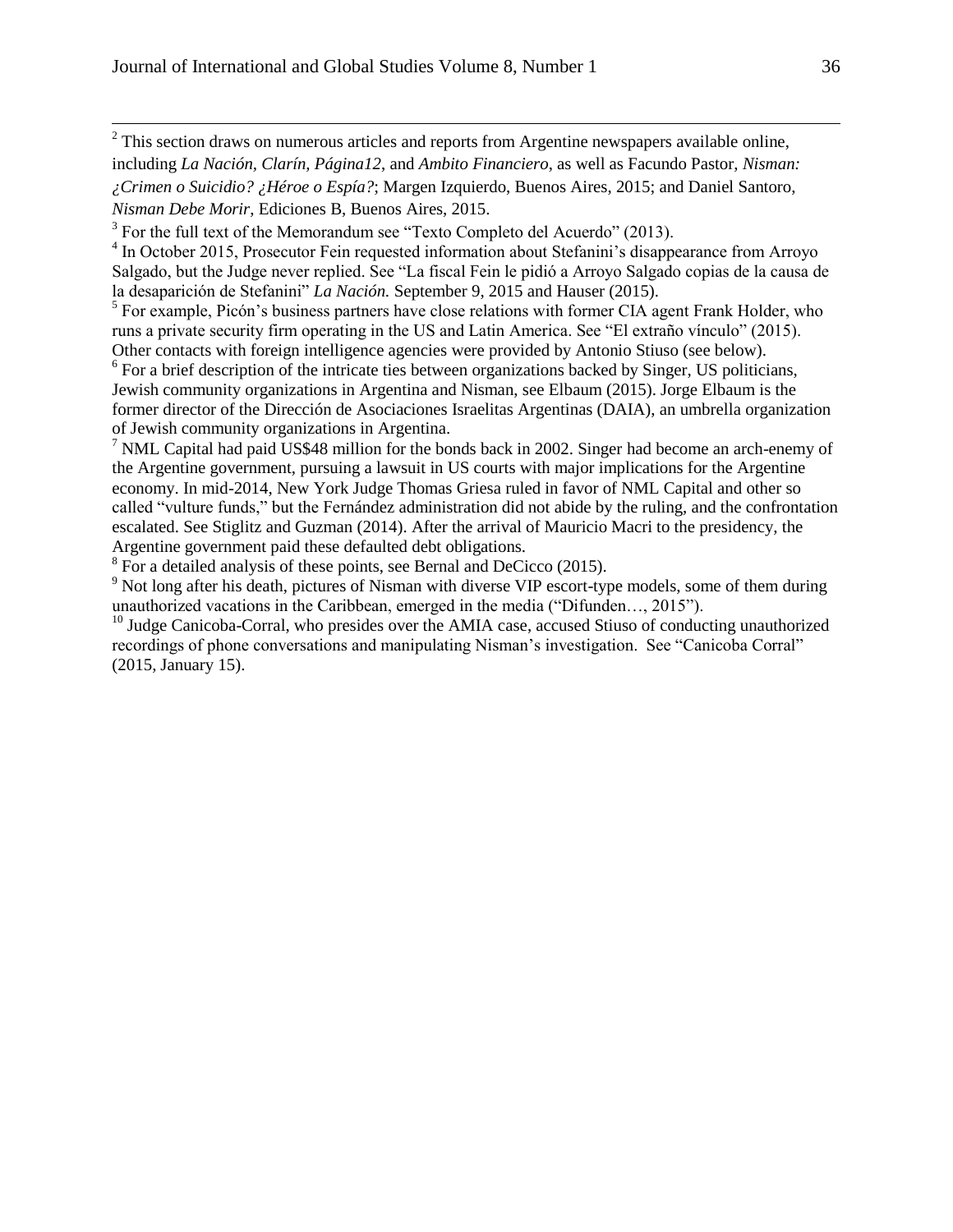### **References**

- Avila, R. (2010, January 13). Guatemala: investigation reveals Rosenberg masterminded his own murder, *Global Voices*, news website. https://globalvoices.org/2010/01/13/guatemalainvestigation-reveals-rosenberg-masterminded-his-own-murder/
- Bale, J. M. (1995). Conspiracy theories' and clandestine politics. *Lobster: the journal of parapolitics*, *29*.
- Basso, I. (2015, March 18) "Quien es Florencia Cocucci, la Modelo Vinculada con Nisman?" *Ciudad.* Retrieved from: http://www.ciudad.com.ar/espectaculos/129512/quien-esflorencia-cocucci-modelo-vinculada-alberto-nisman
- Beckhusen, R. (2015, May 7). Everything that's mind boggling about the Texas Jade Helm Panic. *War is Boring* (blog): [https://medium.com/war-is-boring/everything-that-s-mind](https://medium.com/war-is-boring/everything-that-s-mind-boggling-about-the-texas-jade-helm-panic-2f557fd77a92#.jh2t6pasv)[boggling-about-the-texas-jade-helm-panic-2f557fd77a92#.jh2t6pasv](https://medium.com/war-is-boring/everything-that-s-mind-boggling-about-the-texas-jade-helm-panic-2f557fd77a92#.jh2t6pasv)
- Bernal, F. & De Dicco, R. (2015). *Operación Nisman: La Trampa de una Denuncia Insostenible.*  Buenos Aires: Editorial Planeta.
- Brotherton, R. (2015). *Suspicious minds : Why we believe conspiracy theories*. New York: Bloomsbury Sigma.
- "Canicoba Corral se despega de Nisman y lo vincula con los servicios de inteligencia" (2015, January 15). *Clarín*. Retrieved from http://www.clarin.com/politica/Canicoba-Corral-Nisman-servicios-inteligencia\_0\_1285671633.html
- Carrol, R. (2010, January 13). Lawyer in YouTube murder plot video hired his own assassins-UN *The Guardian*. [http://www.theguardian.com/world/2010/jan/13/guatemala-lawyer](http://www.theguardian.com/world/2010/jan/13/guatemala-lawyer-youtube-suicide-conspiracy)[youtube-suicide-conspiracy](http://www.theguardian.com/world/2010/jan/13/guatemala-lawyer-youtube-suicide-conspiracy)
- "Difunden más fotos del fiscal Nisman con su supuesta última 'novia'" (2015, undated). *Perfil.* Retrieved from [http://www.perfil.com/politica/difunden-mas-fotos-del-fiscal-nisman](http://www.perfil.com/politica/difunden-mas-fotos-del-fiscal-nisman-con-su-supuesta-ultima-novia-0317-0050.phtml)[con-su-supuesta-ultima-novia-0317-0050.phtml](http://www.perfil.com/politica/difunden-mas-fotos-del-fiscal-nisman-con-su-supuesta-ultima-novia-0317-0050.phtml)
- Earnest, P. (2009, March 4). Interview with R.A. Goldberg, Intelligence and Conspiracy Theories 1, *Spy Museum Podcast*.

[http://www.spymuseum.org/multimedia/spycast/episode/intelligence-and-conspiracy](http://www.spymuseum.org/multimedia/spycast/episode/intelligence-and-conspiracy-theories-i/)[theories-i/](http://www.spymuseum.org/multimedia/spycast/episode/intelligence-and-conspiracy-theories-i/)

- "El extraño vínculo entre Nisman, la CIA y el asesinato de Cabezas" (2015, January 24). *Télam.*  Retrieved from [http://www.telam.com.ar/notas/201501/92940-el-extrano-vinculo-entre](http://www.telam.com.ar/notas/201501/92940-el-extrano-vinculo-entre-nisman-la-cia-y-el-asesinato-de-cabezas.html)[nisman-la-cia-y-el-asesinato-de-cabezas.html](http://www.telam.com.ar/notas/201501/92940-el-extrano-vinculo-entre-nisman-la-cia-y-el-asesinato-de-cabezas.html)
- Elbaum, J. (2015, April 18). "Buitres, Nisman, DAIA: la ruta del dinero" *Página 12*. Retrieved from<http://www.pagina12.com.ar/diario/elpais/1-270831-2015-04-18.html>
- Hauser, I. (2015, September 10)."El pedido que Arroyo Salgado no responde" *Página 12*. Retrieved from<http://www.pagina12.com.ar/diario/elpais/1-281342-2015-09-10.html>
- Kollman, R. (2015, March 15) "Gastos, Cuentas y Modelos" *Página 12.* Retrieved from: <http://www.pagina12.com.ar/diario/elpais/subnotas/268186-71948-2015-03-15.html>
- Feitlowitz, M (1998). *A lexicon of terror: Argentina and the legacies of torture*. New York: Oxford University Press.
- Foa, A. 2000 *The Jews of Europe after the Black Death*. Trans. Andrea Grover. Berkeley: University of California.
- Gottfried, R.S. *The Black Death: Natural and Human Disaster in Medieval Europe.* New York: Free Press, 1983.
- Goertzel, T. (1994). Belief in conspiracy theories. *Political Psychology*, 731-742.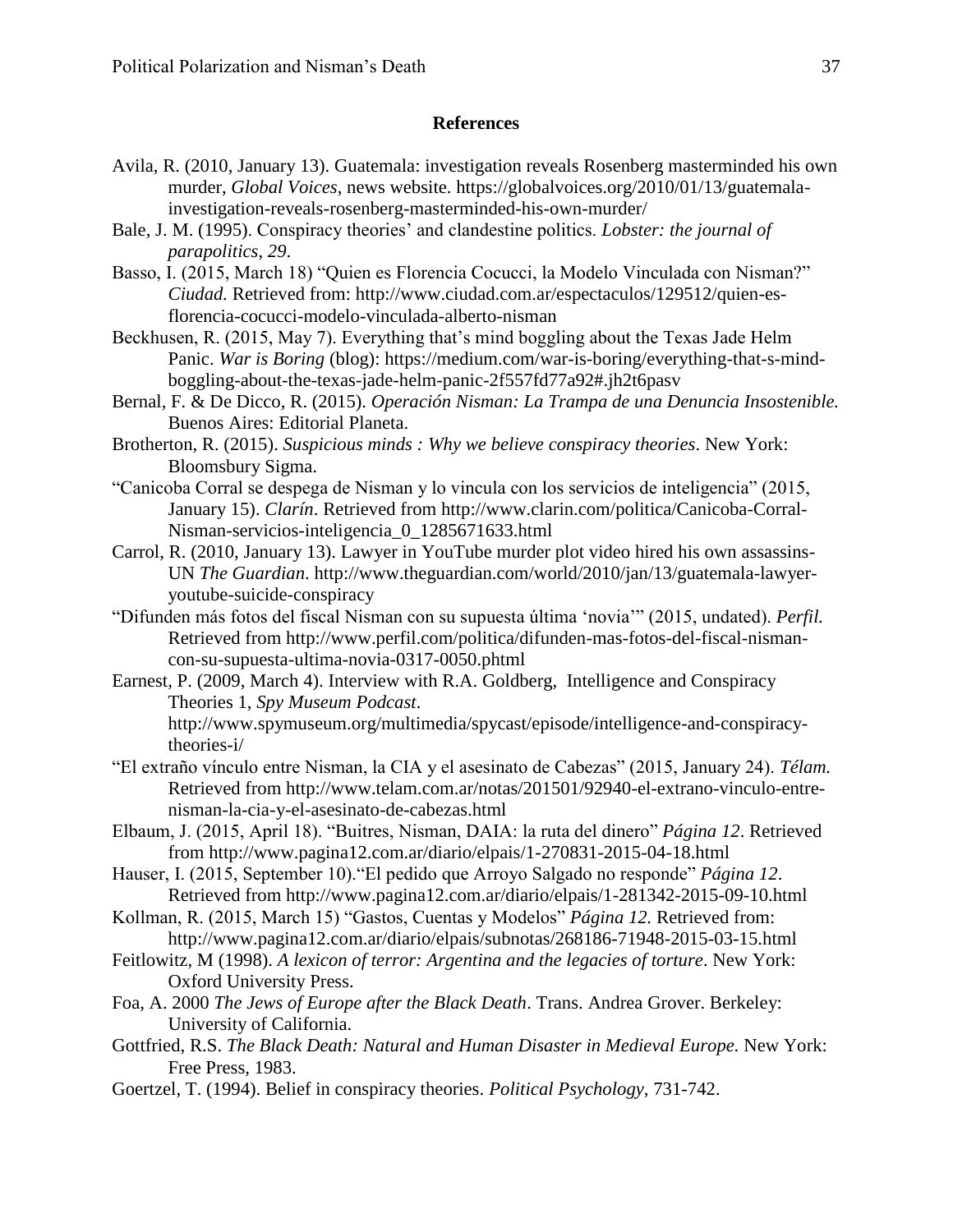- Goldberg, R. A. (2008). *Enemies within: The culture of conspiracy in modern America*. Yale University Press.
- Goñi, U. (2015, January 19). "Alberto Nisman's Death Highlights Failures of Argentina's Investigation" *The Guardian.* Retrieved from: [https://www.theguardian.com/world/2015/jan/20/alberto-nisman-death-highlights](https://www.theguardian.com/world/2015/jan/20/alberto-nisman-death-highlights-failures-argentina)[failures-argentina](https://www.theguardian.com/world/2015/jan/20/alberto-nisman-death-highlights-failures-argentina)
- Goñi, U. (2015, January 26). "The Shady History of Argentina's Intelligence Secretariat" *The Guardian.* Retrieved from: [https://www.theguardian.com/world/2015/jan/27/argentina](https://www.theguardian.com/world/2015/jan/27/argentina-intelligence-secretariat-shady-history)[intelligence-secretariat-shady-history](https://www.theguardian.com/world/2015/jan/27/argentina-intelligence-secretariat-shady-history)
- Goñi, U. (2015, February 10). "How Argentina 'Suicides' the Truth" *The New York Times.*  Retrieved from: [http://www.nytimes.com/2015/02/10/opinion/how-argentina-suicides](http://www.nytimes.com/2015/02/10/opinion/how-argentina-suicides-the-truth.html?_r=0)the-truth.html? $r=0$
- Kelman, D. (2012). *Counterfeit Politics: Secret Plots and Conspiracy Narratives in the Americas*. Bucknell University Press.
- Kollmann, R. (2015, July 27). "Nisman y sus insólitas relaciones financieras" *Página 12*. Retrieved from<http://www.pagina12.com.ar/diario/elpais/1-277990-2015-07-27.html>
- "La fiscal Fein le pidió a Arroyo Salgado copias de la causa de la desaparición de Stefanini" (2015, September 9). *La Nación.* Retrieved from [http://www.lanacion.com.ar/1826389](http://www.lanacion.com.ar/1826389-la-fiscal-fein-le-pidio-a-arroyo-salgado-copias-de-la-causa-de-la-desaparicion-de-stefanini) [la-fiscal-fein-le-pidio-a-arroyo-salgado-copias-de-la-causa-de-la-desaparicion-de](http://www.lanacion.com.ar/1826389-la-fiscal-fein-le-pidio-a-arroyo-salgado-copias-de-la-causa-de-la-desaparicion-de-stefanini)[stefanini](http://www.lanacion.com.ar/1826389-la-fiscal-fein-le-pidio-a-arroyo-salgado-copias-de-la-causa-de-la-desaparicion-de-stefanini)
- Leveille, David. (2016, April 25). Investigators release a damning report on Mexico's 43 missing students. PRI, The World. http://www.pri.org/stories/2016-04-25/investigators-releasedamning-report-mexicos-missing-43-students
- McHoskey, J. W. (1995). Case closed? On the John F. Kennedy assassination: Biased assimilation of evidence and attitude polarization. Basic and Applied Social Psychology, 17(3), 395-409.
- "Marcha de silencio por la muerte de Nisman: los fiscales piden "apoyo a la verdad,"" (2015, February 5). *La Nación*. Retrieved from [http://www.lanacion.com.ar/1765930](http://www.lanacion.com.ar/1765930-marchadelsilencio-cobra-fuerza-la-protesta-de-los-fiscales-por-la-muerte-de-alberto-nisman) [marchadelsilencio-cobra-fuerza-la-protesta-de-los-fiscales-por-la-muerte-de-alberto](http://www.lanacion.com.ar/1765930-marchadelsilencio-cobra-fuerza-la-protesta-de-los-fiscales-por-la-muerte-de-alberto-nisman)[nisman](http://www.lanacion.com.ar/1765930-marchadelsilencio-cobra-fuerza-la-protesta-de-los-fiscales-por-la-muerte-de-alberto-nisman)
- Parsons, S., Simmons, W., Shinhoster, F., & Kilburn, J. (1999). A test of the grapevine: An empirical examination of conspiracy theories among African Americans. Sociological Spectrum, 19(2), 201-222.

Pastor, F. (2015). *Nisman: Crimen o Suicidio? Héroe o Espía?* Buenos Aires: Margen Izquierdo.

- Rodríguez Niell, P. (2014, January 2). "El Gobierno cerró un año marcado por la obsesión de reformar el sistema judicial," *La Nación.* Retrieved from [http://www.lanacion.com.ar/1652135-el-gobierno-cerro-un-ano-marcado-por-la](http://www.lanacion.com.ar/1652135-el-gobierno-cerro-un-ano-marcado-por-la-obsesion-de-reformar-el-sistema-judicial)[obsesion-de-reformar-el-sistema-judicial](http://www.lanacion.com.ar/1652135-el-gobierno-cerro-un-ano-marcado-por-la-obsesion-de-reformar-el-sistema-judicial)
- Romero, S. (2015, February 7) "Whodunnit? In Obsessed Nation, the Question Becomes Who Didn't?" *The New York Times*. Retrieved from: [http://www.nytimes.com/2015/02/08/world/whodunit-in-obsessed-nation-question](http://www.nytimes.com/2015/02/08/world/whodunit-in-obsessed-nation-question-becomes-who-didnt.html)[becomes-who-didnt.html](http://www.nytimes.com/2015/02/08/world/whodunit-in-obsessed-nation-question-becomes-who-didnt.html)
- Salinas, J. (2015). *Caso Nisman: Secretos Inconfesables (I).* Buenos Aires: Punto de Encuentro.
- Santoro, D. (2015). *Nisman Debe Morir.* Buenos Aires: Ediciones B.